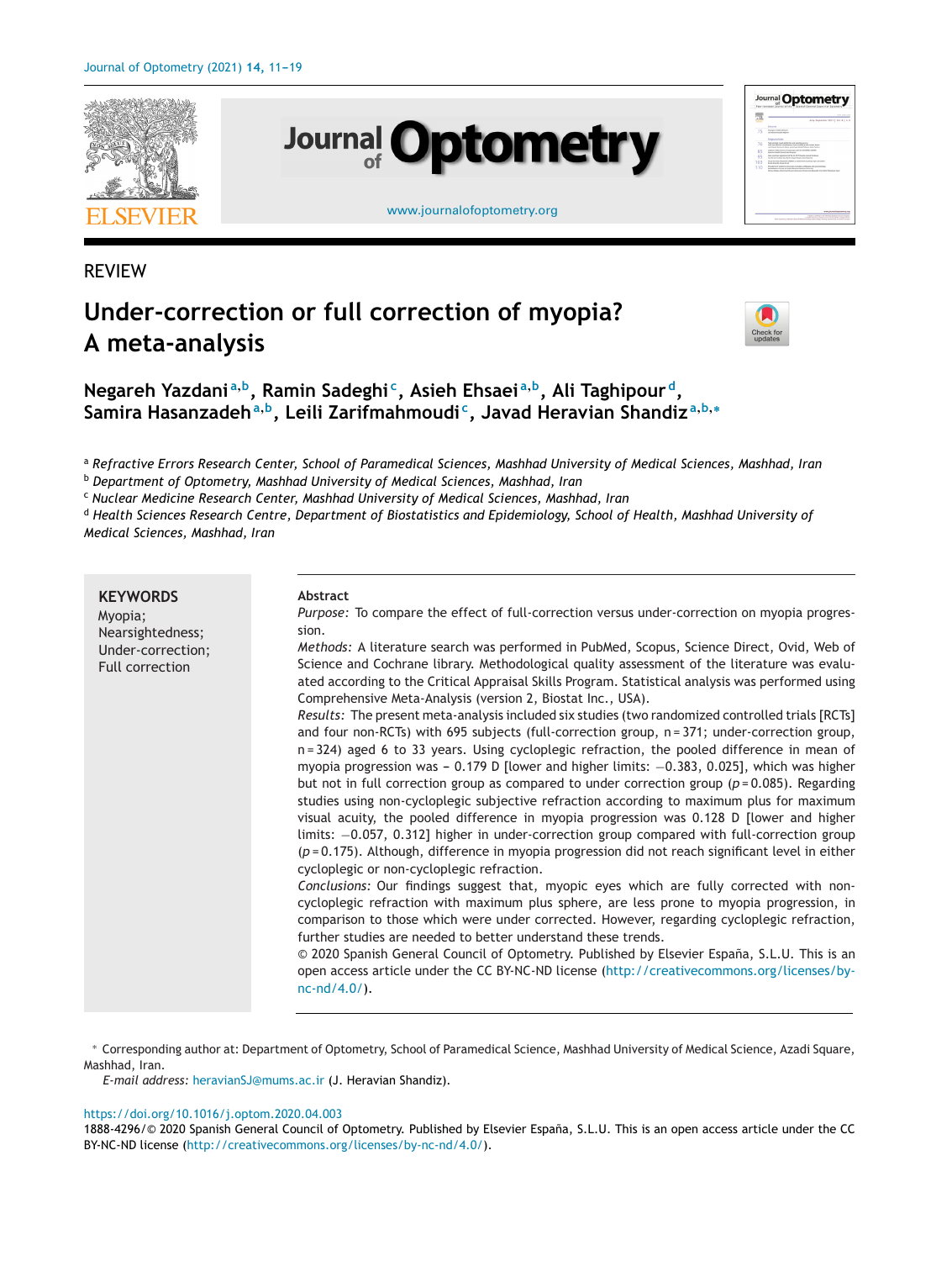## **Introduction**

Myopia has already become the more prevalent refractive error worldwide, and its incidence is increasing particularly in young adults and school-aged children.<sup>[1,2](#page-6-0)</sup> For decades, researchers had typically focused on the genetic basis of the myopia. While, genetic factor alone cannot explain this dramatic increase. Increasing evidence suggests a role of environmental factors in etiology of the myopia or even myopia progression, such as outdoor activities, physical activities, $3$  socioeconomic factors and near work activities such as studying, reading, watching television, and using computer.[4](#page-7-0)

There are some available options for myopia correction including spectacle, contact lens and refractive surgery. Spectacles are the most acceptable method in comparison with contact lens and refractive surgery, which is less invasive approach for correction.<sup>[5](#page-7-0)</sup> It has been approved that while myopia occurs early in life, it has a tendency toward progression due to related possible factors.<sup>[6](#page-7-0)</sup> Different approaches have been used in order to slow or reduce the progression of myopia, such as cycloplegic drugs (Atropine), $7-9$  specially designed contact lenses such as orthokeratology contact lenses, $8-10$  multifocal contact lenses,[11,12](#page-7-0) specially designed spectacles such as bifocal or multifocals $13,14$  and under-correction of the refractive error. $6,9$ 

While there is no evidence for FDA (United State Food and Drug Association) approved pharmaceutical agents which slow the myopia progression, there are some studies concern the possible effect of some drugs on controlling myopia progression such as atropine.<sup>[15,16](#page-7-0)</sup> Contributed studies show that atropine is an effective method in slowing the myopia progression.<sup>17-19</sup> However, in a study which considered the different concentrations of atropine, side effects were cautioned with 1% concentrate of atropine and also with long term usage.<sup>[19](#page-7-0)</sup> Chia et al. also compared three different concentrations of atropine and reported that 0.01% concen-tration has less side effects compared with 0.50 and 0.1%.<sup>[20](#page-7-0)</sup> Although it has been shown that, lower dosages of atropine were found to have less rebound myopic progression.<sup>[21](#page-7-0)</sup>

Special design of contact lenses such as orthokeratology, rigid contact lenses, and soft multifocal contact lenses,  $11,12$  are alternative methods to control the progres-sion of myopia.<sup>[22](#page-7-0)</sup> Orthokeratology contact lenses control myopia through reshaping and flattening the cornea during sleep, these lenses provide the clear vision in all day. It has been proved that, providing the successful fit, it will slower the progression of the myopia, particularly in lowto-moderate myopic patients. $23-26$  It has been shown that multifocal soft contact lenses reduce myopia progression through providing less peripheral refractive error.<sup>[27](#page-7-0)</sup> Similar to contact lenses, bifocal or mulifocal spectacles also control myopia progression through reducing accommodative effort at near vision. $13$ 

Under-correction is one of the interventions to reduce or slow myopia progression. One hypothesis about undercorrection is that it may decrease the accommodative effort and also the lag of accommodation and subsequently slow or reduce the myopia progression.<sup>[6,28,29](#page-7-0)</sup> Some studies have already compared under-correction versus full correction in myopic population. $6,30-33$  Whereas, there is contradiction in

study's findings with regards to the under-correction or full correction of myopia, it seems valuble to have a definite conclusion and provide clinically an appropriate and effective method of correction. Therefore, we aimed to conduct a meta-analysis to investigate whether the under-correction is the method of choice for myopic patients or the full correction is the better way.

### **Materials and methods**

Current meta-analysis was performed based on PRISMA statement, the Preferred Reporting Items for Systematic Reviews and Meta-Analysis. The PRISMA Statement consists of a 27-item checklist and a four-phase flow diagram. The aim of the PRISMA Statement is to help authors improve the reporting of systematic reviews and meta-analyses. PRISMA is used as a basis for reporting systematic reviews, particularly evaluations of interventions.  $34$ 

#### **Search strategy**

Complete literature searches of the PubMed, Science direct, Ovid, Web of Science, Scopus and Cochrane library databases was done to find relevant published articles on comparing under-correction with full-correction of myopia. We used a search algorithm that was based on a combination of the terms: ''Under-correction, Full-correction, Myopia and Nearsightedness''. The Boolean operators ''AND'' and ''OR'' were used in order to specify the search. No beginning date limit or language restriction was used; the search was updated until July 2019. To expand our search, references of the retrieved articles were also screened by two independent authors (NY and SH) for more related studies.

#### **Study selection**

Studies concerning the difference between under-correction and full-correction of myopia were considered for inclusion. The exclusion criteria were shown in Flow chart. [\(Fig.](#page-2-0) 1) Two researchers (NY and SH) independently reviewed the titles and abstracts of the retrieved articles, applying mentioned inclusion and exclusion criteria and also reviewed the full-text version of the remaining articles to verify their suitability for inclusion.

#### **Data extraction**

For each study, information was gathered regarding basic study data (authors, journals, year of publication, country of origin, and study design), patient characteristics (mean age, gender, number of patients) and technical aspects (amount of under-correction, type of refraction and applied device). [\(Table](#page-3-0) 1).

#### **Quality assessment**

Critical Appraisal Skills Program (CASP), was used to assess the methodological quality of included studies based on study design. This tool presents a number of questions that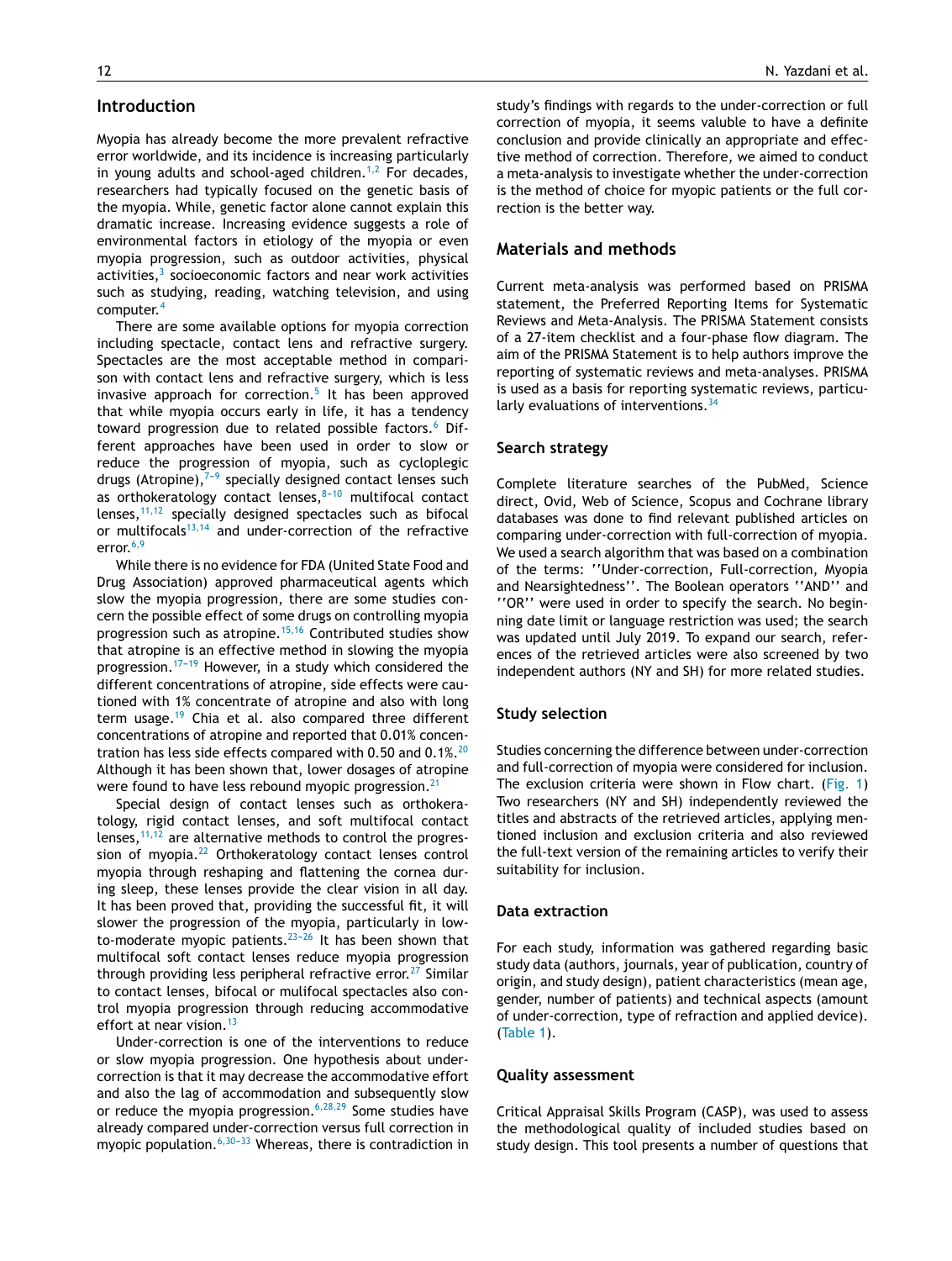<span id="page-2-0"></span>

**Figure 1** Flow chart of included studies.

deal very broadly with some of the principles or assumptions that characterize the qualitative aspect of a research. Three broad issues are considered when appraising a qualitative study: 1. Are the results of the study valid? 2. What are the results? 3. Will the results help locally? You are asked to record a ''yes'', ''no'' or ''can't tell'' to most of the questions. (CASP; [http://www.casp-uk.net/\)](http://www.casp-uk.net/) CASP cross-sectional tool assess quality in five aspects: selection bias which assess whether is the sample representative of a defined population or is everybody included who should have been included, measurement bias which asses if measurements truly reflect what you want, data collection clarifies how data were collected, sample size to assess whether study have enough participants to minimize role of chance and results presentation which assess the main result and if it could be applied to local population. CASP randomized control trials tool assess quality in six aspects: sample allocation which assess whether participants were appropriately allocated to intervention and control group, blinding which assess whether participants, staff and study personnel were blind to participants, informed about the study which assess whether all of the participants who entered the trial were accounted for at its conclusion, similarity in method which assess if all participants were examined in the same way, sample size which clarify whether enough participants were enrolled to minimize role of chance and results presentation assess how the results were presented and what is main result. CASP cohort tool assess quality in four aspects: selection bias, which assess whether cohort recruited in acceptable way and if appropriate sample were included, measurement bias which assess whether exposure was accurately measured to minimize bias, considering confounding factors which assess whether authors identified all confounding factors and acceptable follow up which assess whether follow up was complete enough. ([Table](#page-4-0) 2).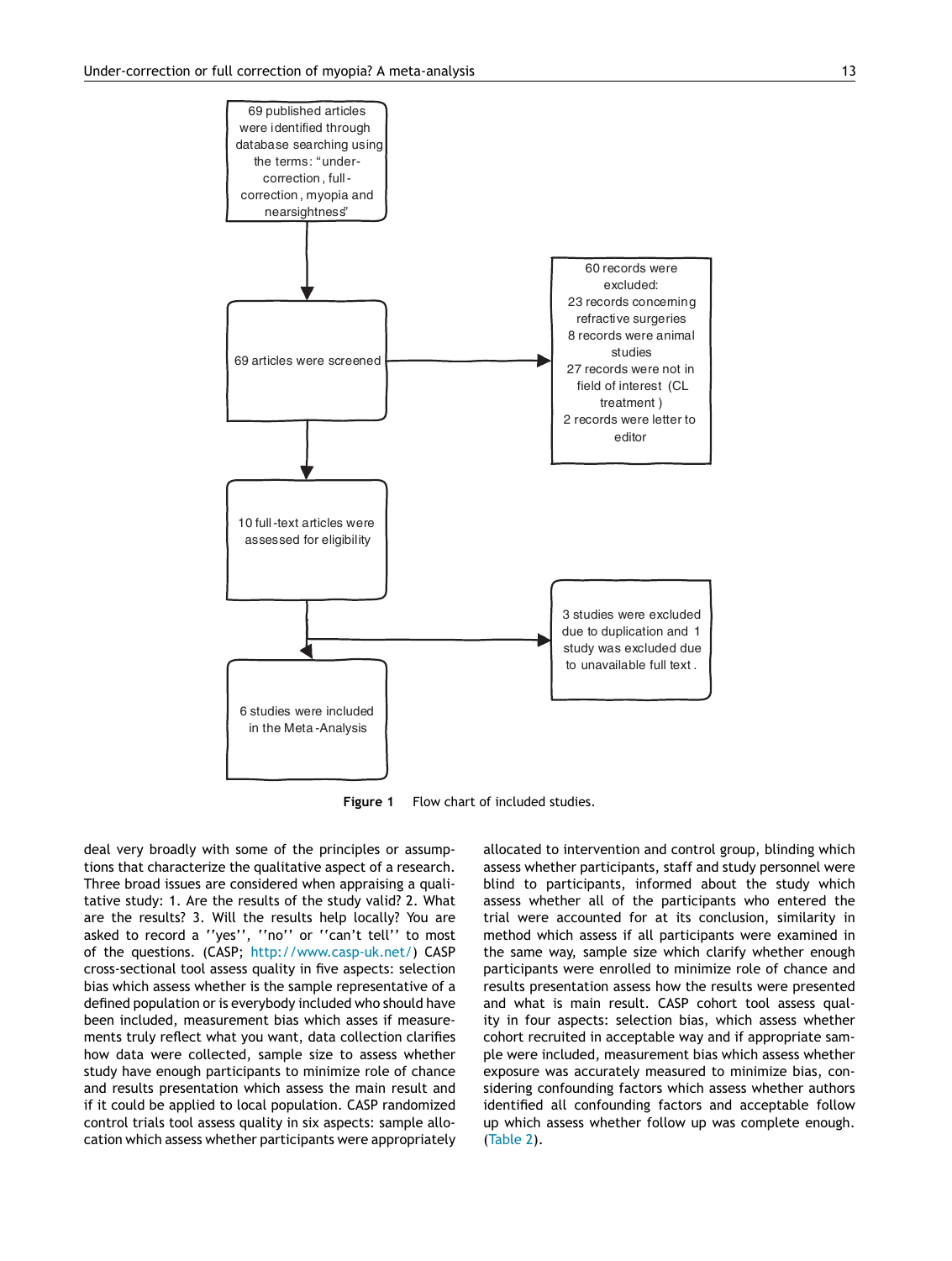<span id="page-3-0"></span>

| Author                                | <b>Title</b>                                                                                                                         | Sample size             | Age        | Refraction          | Device                      | Amount of U | Result                                                                                                                                                        |
|---------------------------------------|--------------------------------------------------------------------------------------------------------------------------------------|-------------------------|------------|---------------------|-----------------------------|-------------|---------------------------------------------------------------------------------------------------------------------------------------------------------------|
| Daniel Adler (2006) <sup>6</sup>      | The possible effect of<br>under-correction on<br>myopic progression in<br>children.                                                  | 48 (F:23, U:25)         | $6 - 15y$  | Non-<br>cycloplegic | Retinoscopy                 | $-0.50D$    | Under-correction<br>produced a slight but not<br>statistically significant<br>increase in myopic<br>progression compared to<br>full correction.               |
| Kahmeng Chung<br>$(2002)^{30}$        | Under-correction of<br>myopia enhances rather<br>than inhibits myopia<br>progression.                                                | 94 (F:47, U:47)         | $9 - 14y$  | Non-<br>cycloplegic | Retinoscopy                 | $-0.75D$    | Under-correction<br>produced more rapid<br>myopia progression.                                                                                                |
| Si yuan Li (2015) <sup>31</sup>       | Effect of<br>under-correction on<br>myopia progression in 12<br>year old children.                                                   | 253<br>(F:133, U:120)   | 12y        | Cycloplegic         | Autorefractometer -0.50 < D |             | Under-correction or<br>full-correction of myopia<br>by wearing spectacles<br>did not show any<br>differences in myopia<br>progression or axial<br>elongation. |
| Balamurali Vasudevan<br>$(2014)^{33}$ | Under-correction of<br>human myopia- is it<br>myopigenic?                                                                            | 79 (F:35, U:12) 11-33 y |            | Non-<br>cycloplegic | Autorefractometer -0.50 D   |             | Under-correction of<br>myopia produced a small<br>but progressively greater<br>degree of myopic<br>progression than did full<br>correction.                   |
| Yun-Yun Sun (2017) <sup>37</sup>      | Effect of<br>under-correction versus<br>full-correction on<br>myopia progression in 12<br>year-old children.                         | 121 (F:56,<br>$U:65$ )  | 12.7y      | Cycloplegic         | Autorefractometer -0.50 D   |             | Myopia progression<br>decreased with<br>under-correction.                                                                                                     |
| Yao-Hua Chen<br>$(2014)^{38}$         | Clinical observation of<br>the development of<br>juvenile myopia wearing<br>glasses with<br>full-correction and<br>under-correction. | 132 (F:77,<br>$U:55$ )  | $12 - 18y$ | Non-<br>cycloplegic | Retinoscopy                 | $-0.50D$    | The progression of<br>myopia is slow if<br>patients wear glasses<br>with full correction.                                                                     |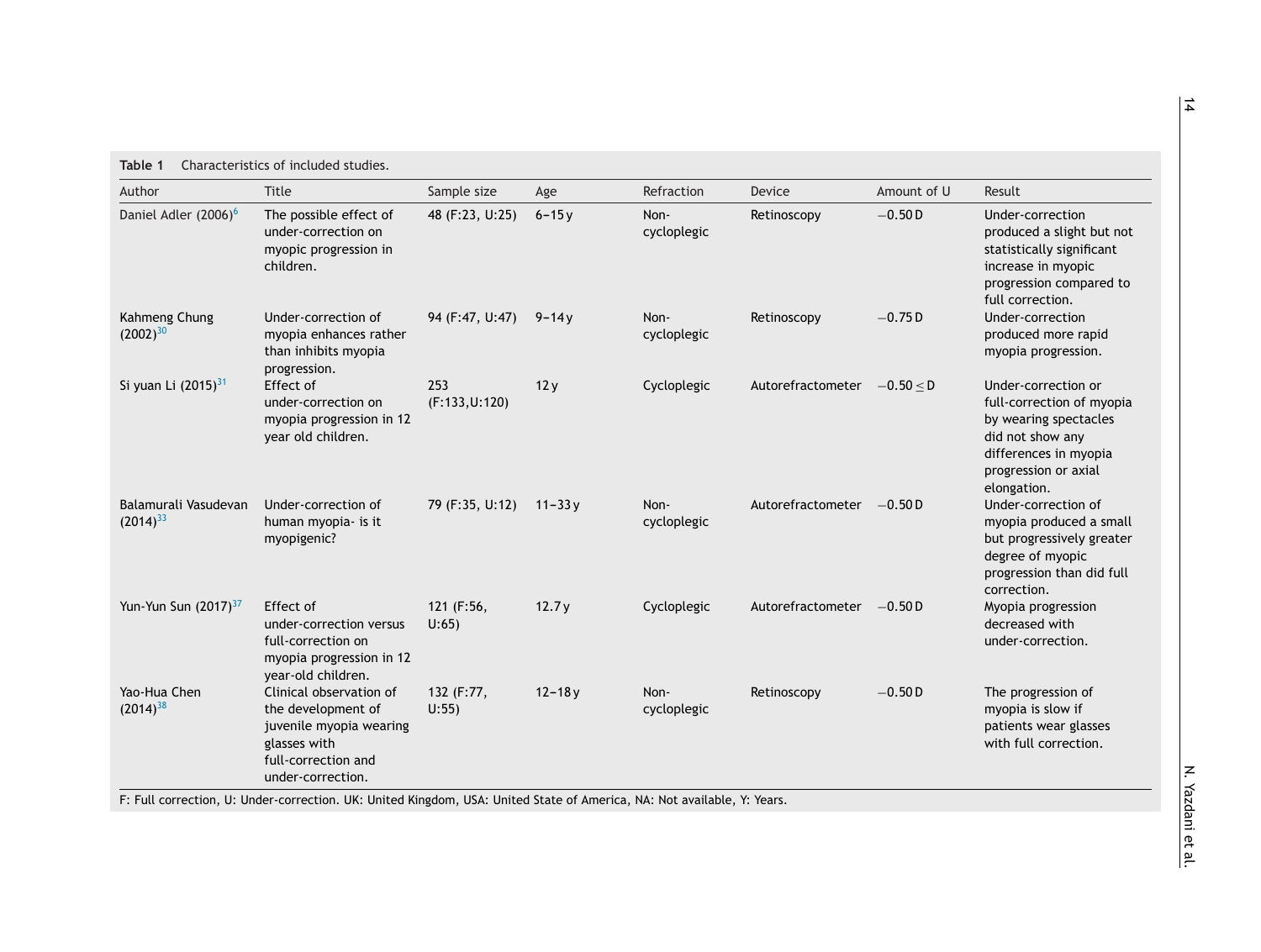<span id="page-4-0"></span>**Table 2** Quality assessment of included studies. (CASP).

| Cross-sectional studies                  |                       |                            |                                  |                         |                                       |                         |  |  |  |  |  |
|------------------------------------------|-----------------------|----------------------------|----------------------------------|-------------------------|---------------------------------------|-------------------------|--|--|--|--|--|
| Study                                    | <b>Selection Bias</b> | Measurement<br><b>Bias</b> |                                  | Data collection         | Sample size                           | Results<br>presentation |  |  |  |  |  |
| Daniel Adler<br>$(2006)^6$               | Yes                   | Yes                        | Yes                              |                         | Cannot tell                           | Yes                     |  |  |  |  |  |
| Balamurali<br>Vasudevan<br>$(2014)^{33}$ | Yes                   | Yes                        | Yes                              |                         | Cannot tell                           | Yes                     |  |  |  |  |  |
|                                          |                       |                            | Randomized control trial studies |                         |                                       |                         |  |  |  |  |  |
| Study                                    | Sample<br>allocation  | <b>Blinding</b>            | Informed about<br>the study      | Similarity in<br>method | Sample size                           | Results<br>presentation |  |  |  |  |  |
| Kahmeng<br>Chung (2002) <sup>30</sup>    | Yes                   | Yes                        | Yes                              | Yes                     | Cannot tell                           | Yes                     |  |  |  |  |  |
| Yao-Hua Chen<br>$(2014)^{38}$            | Yes                   | Yes                        | Cannot tell                      | Yes                     | Yes                                   | Yes                     |  |  |  |  |  |
|                                          |                       |                            | Cohort studies                   |                         |                                       |                         |  |  |  |  |  |
| Study                                    | Selection bias        |                            | Measurement<br><b>Bias</b>       |                         | Considering<br>Confounding<br>factors | Acceptable<br>follow up |  |  |  |  |  |
| Si yuan Li<br>$(2015)^{31}$              | Yes                   |                            | Yes                              | Yes                     |                                       | Yes                     |  |  |  |  |  |
| Yun-Yun Sun<br>$(2017)^{37}$             | Yes                   |                            | Yes                              | Yes                     |                                       | Yes                     |  |  |  |  |  |

#### **Statistical analysis**

For each study, the mean difference in myopia progression recorded in diopter notation was determined for the fullcorrection and under-correction groups. To pool the effect sizes across studies, a random effects model was used. The random effects model is a statistical method in which between study variability is accounted for. This method is used especially in pooling data across studies which are different in terms of design, included patients etc. In the forest plot, left column shows the identity (type of applied refraction whether it is cycloplegic or non-cycloplegic) of each included study, and is followed by name of the first author. Next, to the right, we meet some statistic data for each study which includes difference in means of myopia progression in diopter between two approaches of under or full correction, lower and upper limits of confidence interval and *p*-value. The right-hand column visually displays each study results. The horizontal lines through the boxes illustrate the length of the confidence interval. The longer the lines, the wider the confidential interval, the less reliable the study results. The width of the diamond serves the same purpose. The vertical line is the line of no effect. The boxes show the effect estimates from the single studies, while the diamond shows the pooled result. The larger the box, the bigger the sample size and the narrower the confidence interval (CI), the higher the percentage weight and more the influence the study has on the pooled result. If the diamond shape does not touch the line of no effect, the difference found between the two

groups was statistically significant. In that case, the *p*-value is usually <0.05.

Heterogeneity was evaluated by the Cochrane Q test (the significance level was considered to be 0.05.), and  $l^2$  index.<sup>[35](#page-7-0)</sup>  $I<sup>2</sup>$  index is the inconsistency index and represents how much of the heterogeneity among the included studies is real and cannot be attributed to sampling error. Publication bias was evaluated graphically by funnel plots and statistically by Egger's regression intercept method. $36$  The Funnel plot is the plot of the standard errors of the included studies on the *y*-axis and the effect size on the *x*-axis. Each dot represents a single study. The *y*-axis is usually the standard error of the effect estimate. Larger studies with higher power are placed toward the top. Lower powered studies are placed toward the bottom. Asymmetry of this plot may be due to publication bias. Egger's regression intercept is the mathematical counterpart of this visual assessment. Statistically significant results of this test indicate a large asymmetry in the funnel plot. All statistical analyses were performed using Comprehensive Meta-Analysis (version 2, Biostat Inc., USA).

## **Results**

PRISMA flow chart (PRISMA 2009 flow diagram) of the study has been presented in [Fig.](#page-2-0) 1. Overall six studies were included in this meta-analysis. Two studies with Randomized Controlled Trial (RCT) design, two studies with Cross-sectional and two Cohort studies. [\(Table](#page-3-0) 1). Among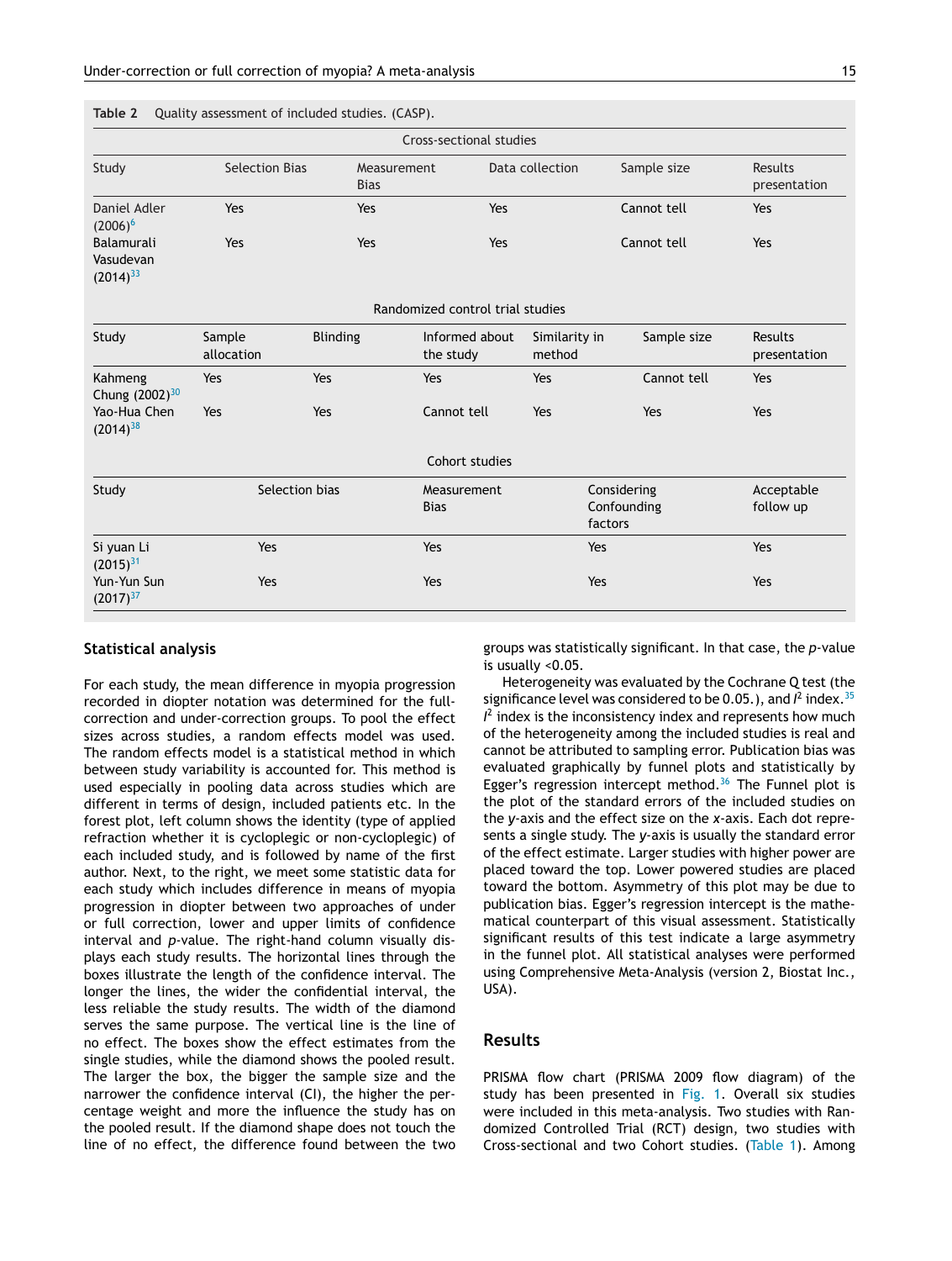included studies, 2 studies, used cycloplegic auto refraction (group1) and 4 studies, used non-cycloplegic refraction with retinoscopy and auto refractometer, which were followed by refined subjective refraction based on maximum plus sphere as the end point for best corrected distance visual acuity (group2).

The pooled difference in mean of myopia progression using cycloplegic refraction was −0.179 D [lower and higher limits: −0.383, 0.025], which was higher in the full- correction group as compared to the under-correction group (*p* = 0.085). In group 2, the pooled difference in myopia progression was 0.128 D [lower and higher limits: -0.057, 0.312] higher in under-correction group compared with full-correction group ( $p = 0.175$ ). [Fig.](#page-6-0) 2 shows the forest plot of the myopia progression. The Cochrane *Q* value was 6.99  $(p = 0.008)$  and  $l^2 = 85.69$  for cycloplegic studies and Q value was 1.48 ( $p = 0.686$ ) and  $l^2 = 0.000$  for non-cycloplegic studies. [Fig.](#page-6-0) 3 shows the funnel plot of the included studies. Estimated Eggers regression intercept was 3.70, *p* = 0.33, which indicates a symmetrical funnel plot.

The subgroup analysis of the results of the studies in group 1 and 2 demonstrated pooled progression rates of −0.26 diopter (95% CI −0.24 to −0.29) in group 1, in comparison with 0.15 diopter (95% CI 0.10 to 0.21) in group 2. In the first group of studies, myopia progression was significantly higher in full-corrected subjects in relation to under-corrected cases. (*p* < 0.001) While, in the group 2, myopia progression decreased significantly with full-correction (*p* < 0.001). Although, difference in means of progression was statistically significant in both types of refraction, but the difference was not clinically significant.

#### **Discussion**

Today myopia is the main global cause of visual impair-ment, especially in Asia.<sup>[39,40](#page-7-0)</sup> Rapid increase of myopia prevalence has become a considerable global concern for both visual science researchers and practitioners <sup>[41](#page-7-0)</sup> and assessment of approaches to slow down the myopia progression are the main topics of recent studies. Different approaches, such as single-focus spectacles, contact lenses and atropine eye drops, have been employed in an attempt to reduce myopia progression. $42-46$  Spectacles are still the most common and easiest option. The corrected amount of myopia (full-correction or under-correction) has been the topics of several studies and discussed in several literatures.<sup>[6,30,31,33,37,38](#page-7-0)</sup> Under-correction has been believed that can reduce the accommodative stimulus and demand at near, $47$  and subsequently reduce the blur drive for accommodation, which may be a myopigenic factor. $48$ Moreover, animal studies have also revealed that myopic defocus resulting from under correction or lack of correction could slow myopia. $49-51$  A controversial hypothesis regarding under-correction is that defocused retinal image might cause myopia progression due to form deprivation myopia.[52](#page-8-0) On the other hand, it has been hypothesized that full-correction of myopia optically position the far point of the eye close to the infinity and thus reducing any retinal defocus-induced, blur signals at distance.<sup>[53](#page-8-0)</sup> Several studies have compared the effect of under-correction and full-correction of myopia on its progression, but there are discrepancies in findings. Some studies showed that undercorrection slows down the myopia progression,  $31,37$  however, other studies reveled that full-correction could be effective in reducing myopia progression.  $6,30,33,38$ 

This systematic review and meta-analysis showed that the rate of myopia progression significantly differs between under-correction and full-correction approaches. The difference was statistically significant but clinically did not reach the significance level. According to the findings in this metaanalysis, in non-cycloplegic sub-group (retinoscopy followed by maximum plus to the best visual acuity), under-correction caused significantly greater degree of myopia progression as compared to full-correction. The possible rational belief behind it, is that full-correction could prevent any induced defocus of retinal image<sup>[53](#page-8-0)</sup> and form deprivation,  $54$  which is believed to be an effective factor in myopia progression or incidence. The present findings are in consistence with Adler,<sup>[6](#page-7-0)</sup> Chung, <sup>[30](#page-7-0)</sup> Chen<sup>[38](#page-7-0)</sup> and Vasuadevan<sup>[33](#page-7-0)</sup> studies, which reported that full-correction could significantly reduce the myopia progression compared with under-correction group. Besides, eyes with under-correction are continuously stimulated by blurred image which could causes greater rate of progression.[30](#page-7-0) Regarding studies with cycloplegic refraction, under-correction could significantly reduce myopia progression compared with full-correction. The possible reason is that under-correction reduce the accommodative stimulus and demand at near,  $48$  and thus reduce the blur drive for accommodation, which is thought to be a myopigenic factor.

The reason that inference on the basis of between subgroups differences is that there may be another factor, aside from types of refractions, which could be possible reason that could explain the difference between cycloplegic and non-cycloplegic sub-groups. Amount of under-correction may be more than what is really applied in cycloplegic group, as it has been reported myopia progression significan-tly decreased with increasing amount of under-correction.<sup>[31](#page-7-0)</sup> Besides, it has been approved as if under-correction continues, then myopia progression shows higher degree of reduction.<sup>[55](#page-8-0)</sup>

Moreover, our findings show that, the results of two studies with cycloplegic refraction $31,37$  could not be comparable with other four non-cycloplegic studies. $6,30,33,38$  The reason may be that  $Li^{31}$  $Li^{31}$  $Li^{31}$  and Sun,  $37$  in their studies, have applied dif-ferent amount of under-correction, and just in one study<sup>[31](#page-7-0)</sup> the exact rate of progression was reported based on each amount of under-correction, which was a limitation in Sun study. Sun et al. $37$  have just reported the myopia progression for no correction group and compared it with full-correction. Another reason concerns the definition of under-correction could be the cause of error. In  $Li<sup>31</sup>$  $Li<sup>31</sup>$  $Li<sup>31</sup>$  study, under-correction of myopia was defined as improved presenting visual acuity for at least 2 lines with subjective refraction. Using this criterion of under-correction of myopia may not have detected all under-corrected children because myopes may possess reduced blur sensitivity. Lastly, further randomized control trials investigations are needed using cycloplegic refraction, which in essence serve as the gold standard for precise refraction, to understand better the relation between amount of correction and myopia progression.

This study has also some limitations. Possible heterogeneity has already been reported in all meta-analysis,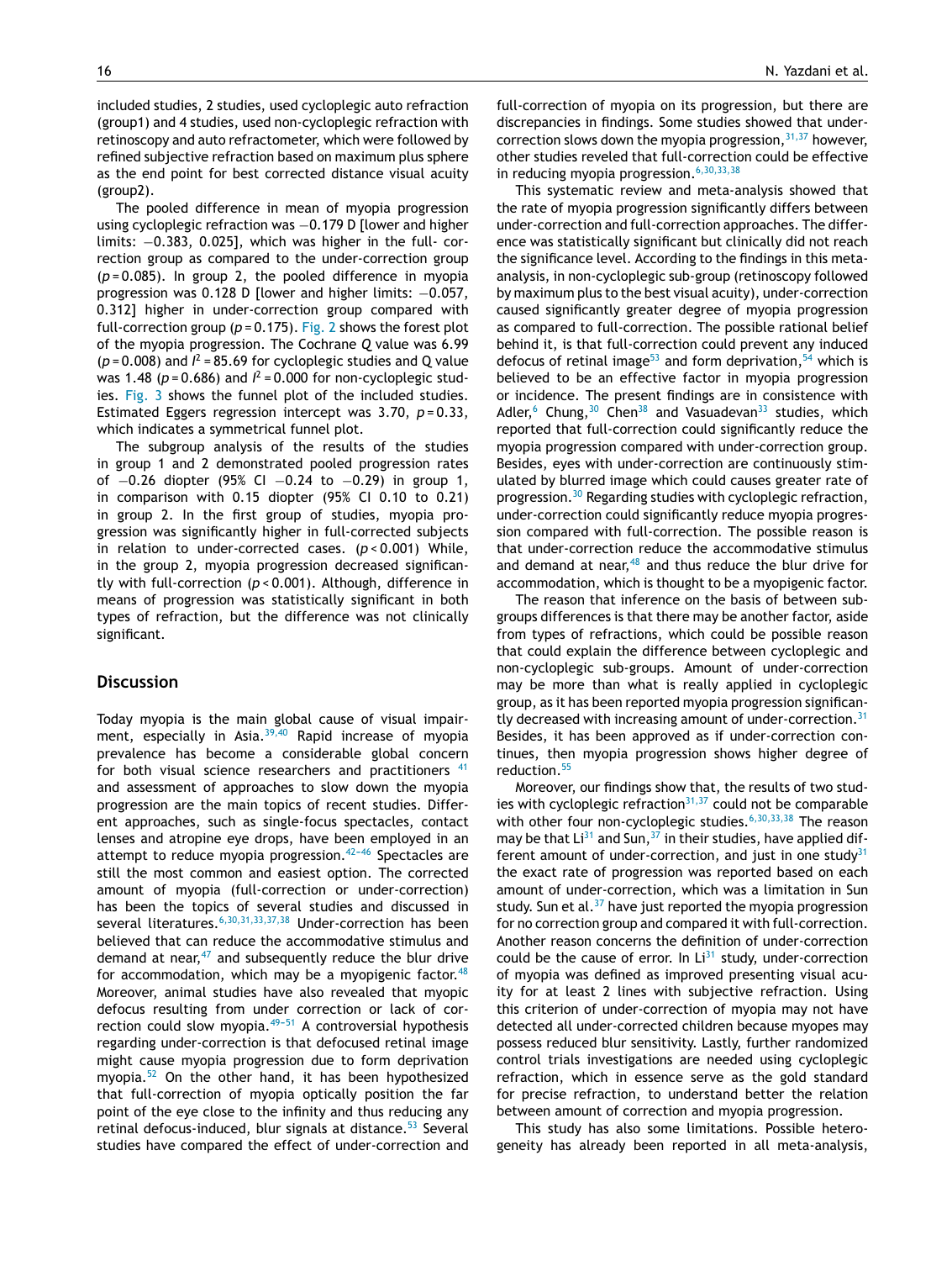<span id="page-6-0"></span>

**Favours Under-correction Favours full-correction** 

**Figure 2** Forest-plot of subgroup analysis based on refraction. Left column shows the identity of each included study and name of the first author. Statistics for each study part presents difference in means of myopia progression, confidence interval and *p*value. In left hand column, boxes show the effect estimates from the single studies, while the diamond shows the pooled result. MPMVA = Maximum Plus to Maximum Visual Acuity.



**Figure 3** Funnel plot of meta-analysis. Each dot represents a single study. The *y*-axis is shows the standard error of the effect estimate. The *x*-axis shows ''Difference in means''.

especially those which evaluate the pooled estimate. Our results showed the high heterogeneity which is likely to arise through differences in inclusion criteria, amount of under-correction and types of refraction. Also, the studies quality might affect the heterogeneity of the results. Therefore, any conclusion was limited by the characteristics of the studies. Otherwise, heterogeneity can be considered as an important drawback in meta-analysis to find the variables associated with variation across the primary studies can help future research on a topic. Publication bias is a major concern in all systematic reviews. The only method in order to avoid publication bias is searching a broad number of databases to locate all possible studies. We did our best to increase the sensitivity of our search strategy. However, publication bias is a major concern in all systematic reviews and cannot be avoided altogether. Citation bias is always a concern in systematic reviews. However, we only used citation analysis as an adjunct to the main search strategy.

#### **Conclusion**

The myopic eyes which are fully corrected with noncycloplegic refraction with maximum plus sphere, are less prone to myopia progression, in comparison with those which were under corrected. Although, our results show statistically significant difference in myopia progression comparing under-correction and full-correction, in either cyclo or non-cyclo groups, this difference might not be clinically considerable. Further studies are warranted to provide reliable evidences in this regard, particularly with cycloplegic refraction.

#### **References**

1. [Pan](http://refhub.elsevier.com/S1888-4296(20)30053-4/sbref0280) [CW,](http://refhub.elsevier.com/S1888-4296(20)30053-4/sbref0280) [Dirani](http://refhub.elsevier.com/S1888-4296(20)30053-4/sbref0280) [M,](http://refhub.elsevier.com/S1888-4296(20)30053-4/sbref0280) [Cheng](http://refhub.elsevier.com/S1888-4296(20)30053-4/sbref0280) [CY,](http://refhub.elsevier.com/S1888-4296(20)30053-4/sbref0280) [et](http://refhub.elsevier.com/S1888-4296(20)30053-4/sbref0280) [al.](http://refhub.elsevier.com/S1888-4296(20)30053-4/sbref0280) [The](http://refhub.elsevier.com/S1888-4296(20)30053-4/sbref0280) [age-specific](http://refhub.elsevier.com/S1888-4296(20)30053-4/sbref0280) [preva](http://refhub.elsevier.com/S1888-4296(20)30053-4/sbref0280)[lence](http://refhub.elsevier.com/S1888-4296(20)30053-4/sbref0280) [of](http://refhub.elsevier.com/S1888-4296(20)30053-4/sbref0280) [myopia](http://refhub.elsevier.com/S1888-4296(20)30053-4/sbref0280) [in](http://refhub.elsevier.com/S1888-4296(20)30053-4/sbref0280) [Asia:](http://refhub.elsevier.com/S1888-4296(20)30053-4/sbref0280) [a](http://refhub.elsevier.com/S1888-4296(20)30053-4/sbref0280) [meta-analysis.](http://refhub.elsevier.com/S1888-4296(20)30053-4/sbref0280) *[Optom](http://refhub.elsevier.com/S1888-4296(20)30053-4/sbref0280) [Vis](http://refhub.elsevier.com/S1888-4296(20)30053-4/sbref0280) [Sci](http://refhub.elsevier.com/S1888-4296(20)30053-4/sbref0280)*[.](http://refhub.elsevier.com/S1888-4296(20)30053-4/sbref0280) 2015;92:258-266.

 $4.00$ 

 $2.00$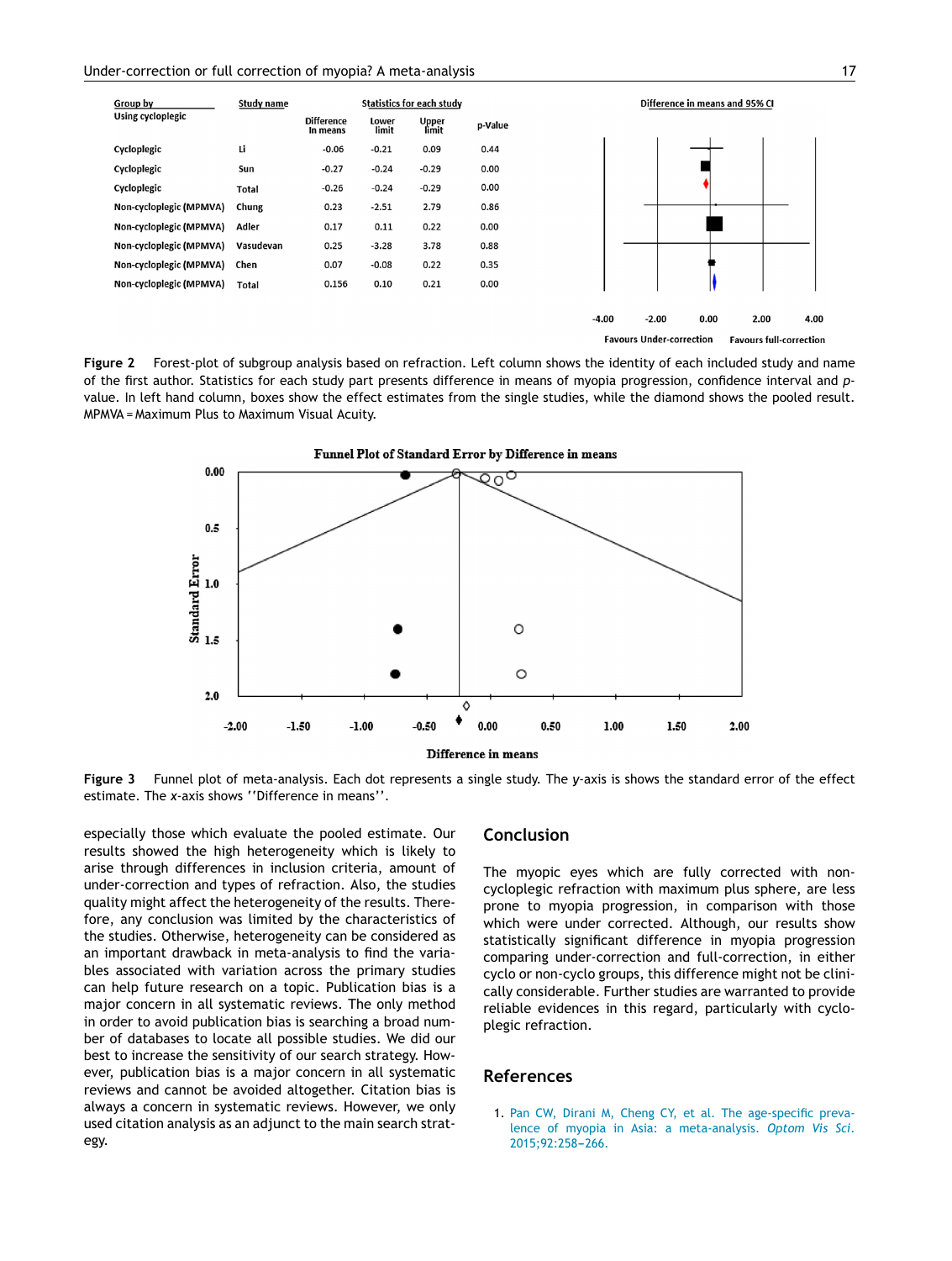- <span id="page-7-0"></span>2. [Guo](http://refhub.elsevier.com/S1888-4296(20)30053-4/sbref0285) [L,](http://refhub.elsevier.com/S1888-4296(20)30053-4/sbref0285) [Yang](http://refhub.elsevier.com/S1888-4296(20)30053-4/sbref0285) [J,](http://refhub.elsevier.com/S1888-4296(20)30053-4/sbref0285) [Mai](http://refhub.elsevier.com/S1888-4296(20)30053-4/sbref0285) [J,](http://refhub.elsevier.com/S1888-4296(20)30053-4/sbref0285) [et](http://refhub.elsevier.com/S1888-4296(20)30053-4/sbref0285) [al.](http://refhub.elsevier.com/S1888-4296(20)30053-4/sbref0285) [Prevalence](http://refhub.elsevier.com/S1888-4296(20)30053-4/sbref0285) [and](http://refhub.elsevier.com/S1888-4296(20)30053-4/sbref0285) [associated](http://refhub.elsevier.com/S1888-4296(20)30053-4/sbref0285) [factors](http://refhub.elsevier.com/S1888-4296(20)30053-4/sbref0285) [of](http://refhub.elsevier.com/S1888-4296(20)30053-4/sbref0285) [myopia](http://refhub.elsevier.com/S1888-4296(20)30053-4/sbref0285) [among](http://refhub.elsevier.com/S1888-4296(20)30053-4/sbref0285) [primary](http://refhub.elsevier.com/S1888-4296(20)30053-4/sbref0285) [and](http://refhub.elsevier.com/S1888-4296(20)30053-4/sbref0285) [middle](http://refhub.elsevier.com/S1888-4296(20)30053-4/sbref0285) [school-aged](http://refhub.elsevier.com/S1888-4296(20)30053-4/sbref0285) [students:](http://refhub.elsevier.com/S1888-4296(20)30053-4/sbref0285) [a](http://refhub.elsevier.com/S1888-4296(20)30053-4/sbref0285) [school-based](http://refhub.elsevier.com/S1888-4296(20)30053-4/sbref0285) [study](http://refhub.elsevier.com/S1888-4296(20)30053-4/sbref0285) [in](http://refhub.elsevier.com/S1888-4296(20)30053-4/sbref0285) [Guangzhou.](http://refhub.elsevier.com/S1888-4296(20)30053-4/sbref0285) *[Eye](http://refhub.elsevier.com/S1888-4296(20)30053-4/sbref0285)*[.](http://refhub.elsevier.com/S1888-4296(20)30053-4/sbref0285) [2016;30:](http://refhub.elsevier.com/S1888-4296(20)30053-4/sbref0285) 796-804.
- 3. [Parssinen](http://refhub.elsevier.com/S1888-4296(20)30053-4/sbref0290) [O,](http://refhub.elsevier.com/S1888-4296(20)30053-4/sbref0290) [Era](http://refhub.elsevier.com/S1888-4296(20)30053-4/sbref0290) [P,](http://refhub.elsevier.com/S1888-4296(20)30053-4/sbref0290) [AL](http://refhub.elsevier.com/S1888-4296(20)30053-4/sbref0290) [L.](http://refhub.elsevier.com/S1888-4296(20)30053-4/sbref0290) [Some](http://refhub.elsevier.com/S1888-4296(20)30053-4/sbref0290) [physiological](http://refhub.elsevier.com/S1888-4296(20)30053-4/sbref0290) [and](http://refhub.elsevier.com/S1888-4296(20)30053-4/sbref0290) [psychologi](http://refhub.elsevier.com/S1888-4296(20)30053-4/sbref0290)[cal](http://refhub.elsevier.com/S1888-4296(20)30053-4/sbref0290) [characteristics](http://refhub.elsevier.com/S1888-4296(20)30053-4/sbref0290) [of](http://refhub.elsevier.com/S1888-4296(20)30053-4/sbref0290) [myopic](http://refhub.elsevier.com/S1888-4296(20)30053-4/sbref0290) [and](http://refhub.elsevier.com/S1888-4296(20)30053-4/sbref0290) [non-myopic](http://refhub.elsevier.com/S1888-4296(20)30053-4/sbref0290) [young](http://refhub.elsevier.com/S1888-4296(20)30053-4/sbref0290) [men.](http://refhub.elsevier.com/S1888-4296(20)30053-4/sbref0290) *[Acta](http://refhub.elsevier.com/S1888-4296(20)30053-4/sbref0290) [Ophthalmol](http://refhub.elsevier.com/S1888-4296(20)30053-4/sbref0290) [Suppl](http://refhub.elsevier.com/S1888-4296(20)30053-4/sbref0290)[.](http://refhub.elsevier.com/S1888-4296(20)30053-4/sbref0290)* 1985;173:85-87.
- 4. [Saw](http://refhub.elsevier.com/S1888-4296(20)30053-4/sbref0295) [SM,](http://refhub.elsevier.com/S1888-4296(20)30053-4/sbref0295) [Chua](http://refhub.elsevier.com/S1888-4296(20)30053-4/sbref0295) [WH,](http://refhub.elsevier.com/S1888-4296(20)30053-4/sbref0295) [Hong](http://refhub.elsevier.com/S1888-4296(20)30053-4/sbref0295) [CY,](http://refhub.elsevier.com/S1888-4296(20)30053-4/sbref0295) [et](http://refhub.elsevier.com/S1888-4296(20)30053-4/sbref0295) [al.](http://refhub.elsevier.com/S1888-4296(20)30053-4/sbref0295) [Nearwork](http://refhub.elsevier.com/S1888-4296(20)30053-4/sbref0295) [in](http://refhub.elsevier.com/S1888-4296(20)30053-4/sbref0295) [early-onset](http://refhub.elsevier.com/S1888-4296(20)30053-4/sbref0295) [myopia.](http://refhub.elsevier.com/S1888-4296(20)30053-4/sbref0295) *[Invest](http://refhub.elsevier.com/S1888-4296(20)30053-4/sbref0295) [Ophthalmol](http://refhub.elsevier.com/S1888-4296(20)30053-4/sbref0295) [Vis](http://refhub.elsevier.com/S1888-4296(20)30053-4/sbref0295) [Sci](http://refhub.elsevier.com/S1888-4296(20)30053-4/sbref0295)*[.](http://refhub.elsevier.com/S1888-4296(20)30053-4/sbref0295) [2002;43:332---339.](http://refhub.elsevier.com/S1888-4296(20)30053-4/sbref0295)
- 5. [Nio](http://refhub.elsevier.com/S1888-4296(20)30053-4/sbref0300) [YK,](http://refhub.elsevier.com/S1888-4296(20)30053-4/sbref0300) [Jansonius](http://refhub.elsevier.com/S1888-4296(20)30053-4/sbref0300) [NM,](http://refhub.elsevier.com/S1888-4296(20)30053-4/sbref0300) [Wijdh](http://refhub.elsevier.com/S1888-4296(20)30053-4/sbref0300) [RH,](http://refhub.elsevier.com/S1888-4296(20)30053-4/sbref0300) [et](http://refhub.elsevier.com/S1888-4296(20)30053-4/sbref0300) [al.](http://refhub.elsevier.com/S1888-4296(20)30053-4/sbref0300) [Effect](http://refhub.elsevier.com/S1888-4296(20)30053-4/sbref0300) [of](http://refhub.elsevier.com/S1888-4296(20)30053-4/sbref0300) [methods](http://refhub.elsevier.com/S1888-4296(20)30053-4/sbref0300) [of](http://refhub.elsevier.com/S1888-4296(20)30053-4/sbref0300) [myopia](http://refhub.elsevier.com/S1888-4296(20)30053-4/sbref0300) [correction](http://refhub.elsevier.com/S1888-4296(20)30053-4/sbref0300) [on](http://refhub.elsevier.com/S1888-4296(20)30053-4/sbref0300) [visual](http://refhub.elsevier.com/S1888-4296(20)30053-4/sbref0300) [acuity,](http://refhub.elsevier.com/S1888-4296(20)30053-4/sbref0300) [contrast](http://refhub.elsevier.com/S1888-4296(20)30053-4/sbref0300) [sensitivity,](http://refhub.elsevier.com/S1888-4296(20)30053-4/sbref0300) [and](http://refhub.elsevier.com/S1888-4296(20)30053-4/sbref0300) [depth](http://refhub.elsevier.com/S1888-4296(20)30053-4/sbref0300) [of](http://refhub.elsevier.com/S1888-4296(20)30053-4/sbref0300) [focus.](http://refhub.elsevier.com/S1888-4296(20)30053-4/sbref0300) *[J](http://refhub.elsevier.com/S1888-4296(20)30053-4/sbref0300) [Cataract](http://refhub.elsevier.com/S1888-4296(20)30053-4/sbref0300) [Refract](http://refhub.elsevier.com/S1888-4296(20)30053-4/sbref0300) [Surg](http://refhub.elsevier.com/S1888-4296(20)30053-4/sbref0300)[.](http://refhub.elsevier.com/S1888-4296(20)30053-4/sbref0300)* 2003;29:2082-2095.
- 6. [Adler](http://refhub.elsevier.com/S1888-4296(20)30053-4/sbref0305) [D,](http://refhub.elsevier.com/S1888-4296(20)30053-4/sbref0305) [Millodot](http://refhub.elsevier.com/S1888-4296(20)30053-4/sbref0305) [M.](http://refhub.elsevier.com/S1888-4296(20)30053-4/sbref0305) [The](http://refhub.elsevier.com/S1888-4296(20)30053-4/sbref0305) [possible](http://refhub.elsevier.com/S1888-4296(20)30053-4/sbref0305) [effect](http://refhub.elsevier.com/S1888-4296(20)30053-4/sbref0305) [of](http://refhub.elsevier.com/S1888-4296(20)30053-4/sbref0305) [undercorrec](http://refhub.elsevier.com/S1888-4296(20)30053-4/sbref0305)[tion](http://refhub.elsevier.com/S1888-4296(20)30053-4/sbref0305) [on](http://refhub.elsevier.com/S1888-4296(20)30053-4/sbref0305) [myopic](http://refhub.elsevier.com/S1888-4296(20)30053-4/sbref0305) [progression](http://refhub.elsevier.com/S1888-4296(20)30053-4/sbref0305) [in](http://refhub.elsevier.com/S1888-4296(20)30053-4/sbref0305) [children.](http://refhub.elsevier.com/S1888-4296(20)30053-4/sbref0305) *[Clin](http://refhub.elsevier.com/S1888-4296(20)30053-4/sbref0305) [Exp](http://refhub.elsevier.com/S1888-4296(20)30053-4/sbref0305) [Optom](http://refhub.elsevier.com/S1888-4296(20)30053-4/sbref0305)*[.](http://refhub.elsevier.com/S1888-4296(20)30053-4/sbref0305) 2006:89:315-[321.](http://refhub.elsevier.com/S1888-4296(20)30053-4/sbref0305)
- 7. [Shih](http://refhub.elsevier.com/S1888-4296(20)30053-4/sbref0310) [KC,](http://refhub.elsevier.com/S1888-4296(20)30053-4/sbref0310) [Chan](http://refhub.elsevier.com/S1888-4296(20)30053-4/sbref0310) [TC,](http://refhub.elsevier.com/S1888-4296(20)30053-4/sbref0310) [Ng](http://refhub.elsevier.com/S1888-4296(20)30053-4/sbref0310) [AL,](http://refhub.elsevier.com/S1888-4296(20)30053-4/sbref0310) [et](http://refhub.elsevier.com/S1888-4296(20)30053-4/sbref0310) [al.](http://refhub.elsevier.com/S1888-4296(20)30053-4/sbref0310) [Use](http://refhub.elsevier.com/S1888-4296(20)30053-4/sbref0310) [of](http://refhub.elsevier.com/S1888-4296(20)30053-4/sbref0310) [atropine](http://refhub.elsevier.com/S1888-4296(20)30053-4/sbref0310) [for](http://refhub.elsevier.com/S1888-4296(20)30053-4/sbref0310) [prevention](http://refhub.elsevier.com/S1888-4296(20)30053-4/sbref0310) [of](http://refhub.elsevier.com/S1888-4296(20)30053-4/sbref0310) [childhood](http://refhub.elsevier.com/S1888-4296(20)30053-4/sbref0310) [myopia](http://refhub.elsevier.com/S1888-4296(20)30053-4/sbref0310) [progression](http://refhub.elsevier.com/S1888-4296(20)30053-4/sbref0310) [in](http://refhub.elsevier.com/S1888-4296(20)30053-4/sbref0310) [clinical](http://refhub.elsevier.com/S1888-4296(20)30053-4/sbref0310) [practice.](http://refhub.elsevier.com/S1888-4296(20)30053-4/sbref0310) *[Eye](http://refhub.elsevier.com/S1888-4296(20)30053-4/sbref0310) [Contact](http://refhub.elsevier.com/S1888-4296(20)30053-4/sbref0310)* [Lens](http://refhub.elsevier.com/S1888-4296(20)30053-4/sbref0310)[.](http://refhub.elsevier.com/S1888-4296(20)30053-4/sbref0310) [2016;42:16](http://refhub.elsevier.com/S1888-4296(20)30053-4/sbref0310)[-23.](http://refhub.elsevier.com/S1888-4296(20)30053-4/sbref0310)
- 8. [Huang](http://refhub.elsevier.com/S1888-4296(20)30053-4/sbref0315) [J,](http://refhub.elsevier.com/S1888-4296(20)30053-4/sbref0315) [Wen](http://refhub.elsevier.com/S1888-4296(20)30053-4/sbref0315) [D,](http://refhub.elsevier.com/S1888-4296(20)30053-4/sbref0315) [Wang](http://refhub.elsevier.com/S1888-4296(20)30053-4/sbref0315) [Q,](http://refhub.elsevier.com/S1888-4296(20)30053-4/sbref0315) [et](http://refhub.elsevier.com/S1888-4296(20)30053-4/sbref0315) [al.](http://refhub.elsevier.com/S1888-4296(20)30053-4/sbref0315) [Efficacy](http://refhub.elsevier.com/S1888-4296(20)30053-4/sbref0315) [comparison](http://refhub.elsevier.com/S1888-4296(20)30053-4/sbref0315) [of](http://refhub.elsevier.com/S1888-4296(20)30053-4/sbref0315) [16](http://refhub.elsevier.com/S1888-4296(20)30053-4/sbref0315) [interventions](http://refhub.elsevier.com/S1888-4296(20)30053-4/sbref0315) [for](http://refhub.elsevier.com/S1888-4296(20)30053-4/sbref0315) [myopia](http://refhub.elsevier.com/S1888-4296(20)30053-4/sbref0315) [control](http://refhub.elsevier.com/S1888-4296(20)30053-4/sbref0315) [in](http://refhub.elsevier.com/S1888-4296(20)30053-4/sbref0315) [children:](http://refhub.elsevier.com/S1888-4296(20)30053-4/sbref0315) [a](http://refhub.elsevier.com/S1888-4296(20)30053-4/sbref0315) [network](http://refhub.elsevier.com/S1888-4296(20)30053-4/sbref0315) [meta](http://refhub.elsevier.com/S1888-4296(20)30053-4/sbref0315)[analysis.](http://refhub.elsevier.com/S1888-4296(20)30053-4/sbref0315) [Ophthalmology](http://refhub.elsevier.com/S1888-4296(20)30053-4/sbref0315)[.](http://refhub.elsevier.com/S1888-4296(20)30053-4/sbref0315) 2016;123:697-708.
- 9. [Tay](http://refhub.elsevier.com/S1888-4296(20)30053-4/sbref0320) [S,](http://refhub.elsevier.com/S1888-4296(20)30053-4/sbref0320) [Farzavandi](http://refhub.elsevier.com/S1888-4296(20)30053-4/sbref0320) [S,](http://refhub.elsevier.com/S1888-4296(20)30053-4/sbref0320) [Tan](http://refhub.elsevier.com/S1888-4296(20)30053-4/sbref0320) [D.](http://refhub.elsevier.com/S1888-4296(20)30053-4/sbref0320) [Interventions](http://refhub.elsevier.com/S1888-4296(20)30053-4/sbref0320) [to](http://refhub.elsevier.com/S1888-4296(20)30053-4/sbref0320) [reduce](http://refhub.elsevier.com/S1888-4296(20)30053-4/sbref0320) [myopia](http://refhub.elsevier.com/S1888-4296(20)30053-4/sbref0320) [progression](http://refhub.elsevier.com/S1888-4296(20)30053-4/sbref0320) [in](http://refhub.elsevier.com/S1888-4296(20)30053-4/sbref0320) [children.](http://refhub.elsevier.com/S1888-4296(20)30053-4/sbref0320) [Strabismus](http://refhub.elsevier.com/S1888-4296(20)30053-4/sbref0320)[.](http://refhub.elsevier.com/S1888-4296(20)30053-4/sbref0320) 2017;25:23-32.
- 10. [Kang](http://refhub.elsevier.com/S1888-4296(20)30053-4/sbref0325) [P,](http://refhub.elsevier.com/S1888-4296(20)30053-4/sbref0325) [Swarbrick](http://refhub.elsevier.com/S1888-4296(20)30053-4/sbref0325) [H.](http://refhub.elsevier.com/S1888-4296(20)30053-4/sbref0325) [New](http://refhub.elsevier.com/S1888-4296(20)30053-4/sbref0325) [perspective](http://refhub.elsevier.com/S1888-4296(20)30053-4/sbref0325) [on](http://refhub.elsevier.com/S1888-4296(20)30053-4/sbref0325) [myopia](http://refhub.elsevier.com/S1888-4296(20)30053-4/sbref0325) [control](http://refhub.elsevier.com/S1888-4296(20)30053-4/sbref0325) [with](http://refhub.elsevier.com/S1888-4296(20)30053-4/sbref0325) [orthokeratology.](http://refhub.elsevier.com/S1888-4296(20)30053-4/sbref0325) *[Optom](http://refhub.elsevier.com/S1888-4296(20)30053-4/sbref0325) [Vis](http://refhub.elsevier.com/S1888-4296(20)30053-4/sbref0325) [Sci](http://refhub.elsevier.com/S1888-4296(20)30053-4/sbref0325)[.](http://refhub.elsevier.com/S1888-4296(20)30053-4/sbref0325)* 2016;93:497-503.
- 11. [Sha](http://refhub.elsevier.com/S1888-4296(20)30053-4/sbref0330) [J,](http://refhub.elsevier.com/S1888-4296(20)30053-4/sbref0330) [Tilia](http://refhub.elsevier.com/S1888-4296(20)30053-4/sbref0330) [D,](http://refhub.elsevier.com/S1888-4296(20)30053-4/sbref0330) [Diec](http://refhub.elsevier.com/S1888-4296(20)30053-4/sbref0330) [J,](http://refhub.elsevier.com/S1888-4296(20)30053-4/sbref0330) [et](http://refhub.elsevier.com/S1888-4296(20)30053-4/sbref0330) [al.](http://refhub.elsevier.com/S1888-4296(20)30053-4/sbref0330) [Visual](http://refhub.elsevier.com/S1888-4296(20)30053-4/sbref0330) [performance](http://refhub.elsevier.com/S1888-4296(20)30053-4/sbref0330) [of](http://refhub.elsevier.com/S1888-4296(20)30053-4/sbref0330) [myopia](http://refhub.elsevier.com/S1888-4296(20)30053-4/sbref0330) [con](http://refhub.elsevier.com/S1888-4296(20)30053-4/sbref0330)[trol](http://refhub.elsevier.com/S1888-4296(20)30053-4/sbref0330) [soft](http://refhub.elsevier.com/S1888-4296(20)30053-4/sbref0330) [contact](http://refhub.elsevier.com/S1888-4296(20)30053-4/sbref0330) [lenses](http://refhub.elsevier.com/S1888-4296(20)30053-4/sbref0330) [in](http://refhub.elsevier.com/S1888-4296(20)30053-4/sbref0330) [non-presbyopic](http://refhub.elsevier.com/S1888-4296(20)30053-4/sbref0330) [myopes.](http://refhub.elsevier.com/S1888-4296(20)30053-4/sbref0330) *[Clin](http://refhub.elsevier.com/S1888-4296(20)30053-4/sbref0330) [Optom](http://refhub.elsevier.com/S1888-4296(20)30053-4/sbref0330)*[.](http://refhub.elsevier.com/S1888-4296(20)30053-4/sbref0330) 2018:10:75-86.
- 12. [Walline](http://refhub.elsevier.com/S1888-4296(20)30053-4/sbref0335) [JJ,](http://refhub.elsevier.com/S1888-4296(20)30053-4/sbref0335) [Gaume](http://refhub.elsevier.com/S1888-4296(20)30053-4/sbref0335) [Giannoni](http://refhub.elsevier.com/S1888-4296(20)30053-4/sbref0335) [A,](http://refhub.elsevier.com/S1888-4296(20)30053-4/sbref0335) [Sinnott](http://refhub.elsevier.com/S1888-4296(20)30053-4/sbref0335) [LT,](http://refhub.elsevier.com/S1888-4296(20)30053-4/sbref0335) [et](http://refhub.elsevier.com/S1888-4296(20)30053-4/sbref0335) [al.](http://refhub.elsevier.com/S1888-4296(20)30053-4/sbref0335) [A](http://refhub.elsevier.com/S1888-4296(20)30053-4/sbref0335) [ran](http://refhub.elsevier.com/S1888-4296(20)30053-4/sbref0335)[domized](http://refhub.elsevier.com/S1888-4296(20)30053-4/sbref0335) [trial](http://refhub.elsevier.com/S1888-4296(20)30053-4/sbref0335) [of](http://refhub.elsevier.com/S1888-4296(20)30053-4/sbref0335) [soft](http://refhub.elsevier.com/S1888-4296(20)30053-4/sbref0335) [multifocal](http://refhub.elsevier.com/S1888-4296(20)30053-4/sbref0335) [contact](http://refhub.elsevier.com/S1888-4296(20)30053-4/sbref0335) [lenses](http://refhub.elsevier.com/S1888-4296(20)30053-4/sbref0335) [for](http://refhub.elsevier.com/S1888-4296(20)30053-4/sbref0335) [myopia](http://refhub.elsevier.com/S1888-4296(20)30053-4/sbref0335) [control:](http://refhub.elsevier.com/S1888-4296(20)30053-4/sbref0335) [baseline](http://refhub.elsevier.com/S1888-4296(20)30053-4/sbref0335) [data](http://refhub.elsevier.com/S1888-4296(20)30053-4/sbref0335) [and](http://refhub.elsevier.com/S1888-4296(20)30053-4/sbref0335) [methods.](http://refhub.elsevier.com/S1888-4296(20)30053-4/sbref0335) *[Optom](http://refhub.elsevier.com/S1888-4296(20)30053-4/sbref0335) [Vis](http://refhub.elsevier.com/S1888-4296(20)30053-4/sbref0335) [Sci](http://refhub.elsevier.com/S1888-4296(20)30053-4/sbref0335)*[.](http://refhub.elsevier.com/S1888-4296(20)30053-4/sbref0335) [2017;94:](http://refhub.elsevier.com/S1888-4296(20)30053-4/sbref0335)  $856 - 866$ .
- 13. [Smith](http://refhub.elsevier.com/S1888-4296(20)30053-4/sbref0340) [MJ,](http://refhub.elsevier.com/S1888-4296(20)30053-4/sbref0340) [Walline](http://refhub.elsevier.com/S1888-4296(20)30053-4/sbref0340) [JJ.](http://refhub.elsevier.com/S1888-4296(20)30053-4/sbref0340) [Controlling](http://refhub.elsevier.com/S1888-4296(20)30053-4/sbref0340) [myopia](http://refhub.elsevier.com/S1888-4296(20)30053-4/sbref0340) [progression](http://refhub.elsevier.com/S1888-4296(20)30053-4/sbref0340) [in](http://refhub.elsevier.com/S1888-4296(20)30053-4/sbref0340) [children](http://refhub.elsevier.com/S1888-4296(20)30053-4/sbref0340) [and](http://refhub.elsevier.com/S1888-4296(20)30053-4/sbref0340) [adolescents.](http://refhub.elsevier.com/S1888-4296(20)30053-4/sbref0340) *[Adolesc](http://refhub.elsevier.com/S1888-4296(20)30053-4/sbref0340) [Health](http://refhub.elsevier.com/S1888-4296(20)30053-4/sbref0340) [Med](http://refhub.elsevier.com/S1888-4296(20)30053-4/sbref0340) [Ther](http://refhub.elsevier.com/S1888-4296(20)30053-4/sbref0340)*[.](http://refhub.elsevier.com/S1888-4296(20)30053-4/sbref0340) 2015:6:133-140.
- 14. [Cheng](http://refhub.elsevier.com/S1888-4296(20)30053-4/sbref0345) [D,](http://refhub.elsevier.com/S1888-4296(20)30053-4/sbref0345) [Woo](http://refhub.elsevier.com/S1888-4296(20)30053-4/sbref0345) [GC,](http://refhub.elsevier.com/S1888-4296(20)30053-4/sbref0345) [Drobe](http://refhub.elsevier.com/S1888-4296(20)30053-4/sbref0345) [B,](http://refhub.elsevier.com/S1888-4296(20)30053-4/sbref0345) [Schmid](http://refhub.elsevier.com/S1888-4296(20)30053-4/sbref0345) [KL.](http://refhub.elsevier.com/S1888-4296(20)30053-4/sbref0345) [Effect](http://refhub.elsevier.com/S1888-4296(20)30053-4/sbref0345) [of](http://refhub.elsevier.com/S1888-4296(20)30053-4/sbref0345) [bifocal](http://refhub.elsevier.com/S1888-4296(20)30053-4/sbref0345) [and](http://refhub.elsevier.com/S1888-4296(20)30053-4/sbref0345) [prismatic](http://refhub.elsevier.com/S1888-4296(20)30053-4/sbref0345) [bifocal](http://refhub.elsevier.com/S1888-4296(20)30053-4/sbref0345) [spectacles](http://refhub.elsevier.com/S1888-4296(20)30053-4/sbref0345) [on](http://refhub.elsevier.com/S1888-4296(20)30053-4/sbref0345) [myopia](http://refhub.elsevier.com/S1888-4296(20)30053-4/sbref0345) [progression](http://refhub.elsevier.com/S1888-4296(20)30053-4/sbref0345) [in](http://refhub.elsevier.com/S1888-4296(20)30053-4/sbref0345) [children:](http://refhub.elsevier.com/S1888-4296(20)30053-4/sbref0345) three-year results [of](http://refhub.elsevier.com/S1888-4296(20)30053-4/sbref0345) [a](http://refhub.elsevier.com/S1888-4296(20)30053-4/sbref0345) [randomized](http://refhub.elsevier.com/S1888-4296(20)30053-4/sbref0345) clinical trial. [JAMA](http://refhub.elsevier.com/S1888-4296(20)30053-4/sbref0345) [Ophthal](http://refhub.elsevier.com/S1888-4296(20)30053-4/sbref0345)*[mol](http://refhub.elsevier.com/S1888-4296(20)30053-4/sbref0345)[.](http://refhub.elsevier.com/S1888-4296(20)30053-4/sbref0345)* [2014;132:258](http://refhub.elsevier.com/S1888-4296(20)30053-4/sbref0345)[-264.](http://refhub.elsevier.com/S1888-4296(20)30053-4/sbref0345)
- 15. [Fan](http://refhub.elsevier.com/S1888-4296(20)30053-4/sbref0350) [DS,](http://refhub.elsevier.com/S1888-4296(20)30053-4/sbref0350) [Lam](http://refhub.elsevier.com/S1888-4296(20)30053-4/sbref0350) [DS,](http://refhub.elsevier.com/S1888-4296(20)30053-4/sbref0350) [Chan](http://refhub.elsevier.com/S1888-4296(20)30053-4/sbref0350) [CK,](http://refhub.elsevier.com/S1888-4296(20)30053-4/sbref0350) [et](http://refhub.elsevier.com/S1888-4296(20)30053-4/sbref0350) [al.](http://refhub.elsevier.com/S1888-4296(20)30053-4/sbref0350) [Topical](http://refhub.elsevier.com/S1888-4296(20)30053-4/sbref0350) [atropine](http://refhub.elsevier.com/S1888-4296(20)30053-4/sbref0350) [in](http://refhub.elsevier.com/S1888-4296(20)30053-4/sbref0350) [retarding](http://refhub.elsevier.com/S1888-4296(20)30053-4/sbref0350) [myopic](http://refhub.elsevier.com/S1888-4296(20)30053-4/sbref0350) [progression](http://refhub.elsevier.com/S1888-4296(20)30053-4/sbref0350) [and](http://refhub.elsevier.com/S1888-4296(20)30053-4/sbref0350) [axial](http://refhub.elsevier.com/S1888-4296(20)30053-4/sbref0350) [length](http://refhub.elsevier.com/S1888-4296(20)30053-4/sbref0350) [growth](http://refhub.elsevier.com/S1888-4296(20)30053-4/sbref0350) [in](http://refhub.elsevier.com/S1888-4296(20)30053-4/sbref0350) [children](http://refhub.elsevier.com/S1888-4296(20)30053-4/sbref0350) [with](http://refhub.elsevier.com/S1888-4296(20)30053-4/sbref0350) [moderate](http://refhub.elsevier.com/S1888-4296(20)30053-4/sbref0350) [to](http://refhub.elsevier.com/S1888-4296(20)30053-4/sbref0350) [severe](http://refhub.elsevier.com/S1888-4296(20)30053-4/sbref0350) [myopia:](http://refhub.elsevier.com/S1888-4296(20)30053-4/sbref0350) [a](http://refhub.elsevier.com/S1888-4296(20)30053-4/sbref0350) [pilot](http://refhub.elsevier.com/S1888-4296(20)30053-4/sbref0350) [study.](http://refhub.elsevier.com/S1888-4296(20)30053-4/sbref0350) *[Jpn](http://refhub.elsevier.com/S1888-4296(20)30053-4/sbref0350) [J](http://refhub.elsevier.com/S1888-4296(20)30053-4/sbref0350) [Ophthalmol](http://refhub.elsevier.com/S1888-4296(20)30053-4/sbref0350)*[.](http://refhub.elsevier.com/S1888-4296(20)30053-4/sbref0350) [2007;51:27](http://refhub.elsevier.com/S1888-4296(20)30053-4/sbref0350)[-33.](http://refhub.elsevier.com/S1888-4296(20)30053-4/sbref0350)
- 16. [Tong](http://refhub.elsevier.com/S1888-4296(20)30053-4/sbref0355) [L,](http://refhub.elsevier.com/S1888-4296(20)30053-4/sbref0355) [Huang](http://refhub.elsevier.com/S1888-4296(20)30053-4/sbref0355) [XL,](http://refhub.elsevier.com/S1888-4296(20)30053-4/sbref0355) [Koh](http://refhub.elsevier.com/S1888-4296(20)30053-4/sbref0355) [AL,](http://refhub.elsevier.com/S1888-4296(20)30053-4/sbref0355) [et](http://refhub.elsevier.com/S1888-4296(20)30053-4/sbref0355) [al.](http://refhub.elsevier.com/S1888-4296(20)30053-4/sbref0355) [Atropine](http://refhub.elsevier.com/S1888-4296(20)30053-4/sbref0355) [for](http://refhub.elsevier.com/S1888-4296(20)30053-4/sbref0355) [the](http://refhub.elsevier.com/S1888-4296(20)30053-4/sbref0355) [treatment](http://refhub.elsevier.com/S1888-4296(20)30053-4/sbref0355) [of](http://refhub.elsevier.com/S1888-4296(20)30053-4/sbref0355) [childhood](http://refhub.elsevier.com/S1888-4296(20)30053-4/sbref0355) [myopia:](http://refhub.elsevier.com/S1888-4296(20)30053-4/sbref0355) [effect](http://refhub.elsevier.com/S1888-4296(20)30053-4/sbref0355) [on](http://refhub.elsevier.com/S1888-4296(20)30053-4/sbref0355) [myopia](http://refhub.elsevier.com/S1888-4296(20)30053-4/sbref0355) [progression](http://refhub.elsevier.com/S1888-4296(20)30053-4/sbref0355) [after](http://refhub.elsevier.com/S1888-4296(20)30053-4/sbref0355) [cessation](http://refhub.elsevier.com/S1888-4296(20)30053-4/sbref0355) [of](http://refhub.elsevier.com/S1888-4296(20)30053-4/sbref0355) [atropine.](http://refhub.elsevier.com/S1888-4296(20)30053-4/sbref0355) *[Ophthalmology](http://refhub.elsevier.com/S1888-4296(20)30053-4/sbref0355)*[.](http://refhub.elsevier.com/S1888-4296(20)30053-4/sbref0355) [2009;116:572](http://refhub.elsevier.com/S1888-4296(20)30053-4/sbref0355)-[579.](http://refhub.elsevier.com/S1888-4296(20)30053-4/sbref0355)
- 17. [Chia](http://refhub.elsevier.com/S1888-4296(20)30053-4/sbref0360) [A,](http://refhub.elsevier.com/S1888-4296(20)30053-4/sbref0360) [Lu](http://refhub.elsevier.com/S1888-4296(20)30053-4/sbref0360) [QS,](http://refhub.elsevier.com/S1888-4296(20)30053-4/sbref0360) [Tan](http://refhub.elsevier.com/S1888-4296(20)30053-4/sbref0360) [D.](http://refhub.elsevier.com/S1888-4296(20)30053-4/sbref0360) [Five-year](http://refhub.elsevier.com/S1888-4296(20)30053-4/sbref0360) [clinical](http://refhub.elsevier.com/S1888-4296(20)30053-4/sbref0360) [trial](http://refhub.elsevier.com/S1888-4296(20)30053-4/sbref0360) [on](http://refhub.elsevier.com/S1888-4296(20)30053-4/sbref0360) [atropine](http://refhub.elsevier.com/S1888-4296(20)30053-4/sbref0360) [for](http://refhub.elsevier.com/S1888-4296(20)30053-4/sbref0360) [the](http://refhub.elsevier.com/S1888-4296(20)30053-4/sbref0360) [treatment](http://refhub.elsevier.com/S1888-4296(20)30053-4/sbref0360) [of](http://refhub.elsevier.com/S1888-4296(20)30053-4/sbref0360) [myopia](http://refhub.elsevier.com/S1888-4296(20)30053-4/sbref0360) [2:](http://refhub.elsevier.com/S1888-4296(20)30053-4/sbref0360) [myopia](http://refhub.elsevier.com/S1888-4296(20)30053-4/sbref0360) [control](http://refhub.elsevier.com/S1888-4296(20)30053-4/sbref0360) [with](http://refhub.elsevier.com/S1888-4296(20)30053-4/sbref0360) [atropine](http://refhub.elsevier.com/S1888-4296(20)30053-4/sbref0360) [0.01%](http://refhub.elsevier.com/S1888-4296(20)30053-4/sbref0360) [eyedrops.](http://refhub.elsevier.com/S1888-4296(20)30053-4/sbref0360) [Ophthalmology](http://refhub.elsevier.com/S1888-4296(20)30053-4/sbref0360)[.](http://refhub.elsevier.com/S1888-4296(20)30053-4/sbref0360) 2016;123:391-399.
- 18. [Lee](http://refhub.elsevier.com/S1888-4296(20)30053-4/sbref0365) [JJ,](http://refhub.elsevier.com/S1888-4296(20)30053-4/sbref0365) [Fang](http://refhub.elsevier.com/S1888-4296(20)30053-4/sbref0365) [PC,](http://refhub.elsevier.com/S1888-4296(20)30053-4/sbref0365) [Yang](http://refhub.elsevier.com/S1888-4296(20)30053-4/sbref0365) [IH,](http://refhub.elsevier.com/S1888-4296(20)30053-4/sbref0365) [et](http://refhub.elsevier.com/S1888-4296(20)30053-4/sbref0365) [al.](http://refhub.elsevier.com/S1888-4296(20)30053-4/sbref0365) [Prevention](http://refhub.elsevier.com/S1888-4296(20)30053-4/sbref0365) [of](http://refhub.elsevier.com/S1888-4296(20)30053-4/sbref0365) [myopia](http://refhub.elsevier.com/S1888-4296(20)30053-4/sbref0365) [pro](http://refhub.elsevier.com/S1888-4296(20)30053-4/sbref0365)[gression](http://refhub.elsevier.com/S1888-4296(20)30053-4/sbref0365) [with](http://refhub.elsevier.com/S1888-4296(20)30053-4/sbref0365) [0.05%](http://refhub.elsevier.com/S1888-4296(20)30053-4/sbref0365) [atropine](http://refhub.elsevier.com/S1888-4296(20)30053-4/sbref0365) [solution.](http://refhub.elsevier.com/S1888-4296(20)30053-4/sbref0365) *[J](http://refhub.elsevier.com/S1888-4296(20)30053-4/sbref0365) [Ocul](http://refhub.elsevier.com/S1888-4296(20)30053-4/sbref0365) [Pharmacol](http://refhub.elsevier.com/S1888-4296(20)30053-4/sbref0365) [Ther](http://refhub.elsevier.com/S1888-4296(20)30053-4/sbref0365)*[.](http://refhub.elsevier.com/S1888-4296(20)30053-4/sbref0365)  $2006:22:41-46.$
- 19. [Shih](http://refhub.elsevier.com/S1888-4296(20)30053-4/sbref0370) [YF,](http://refhub.elsevier.com/S1888-4296(20)30053-4/sbref0370) [Chen](http://refhub.elsevier.com/S1888-4296(20)30053-4/sbref0370) [CH,](http://refhub.elsevier.com/S1888-4296(20)30053-4/sbref0370) [Chou](http://refhub.elsevier.com/S1888-4296(20)30053-4/sbref0370) [AC,](http://refhub.elsevier.com/S1888-4296(20)30053-4/sbref0370) [et](http://refhub.elsevier.com/S1888-4296(20)30053-4/sbref0370) [al.](http://refhub.elsevier.com/S1888-4296(20)30053-4/sbref0370) [Effects](http://refhub.elsevier.com/S1888-4296(20)30053-4/sbref0370) [of](http://refhub.elsevier.com/S1888-4296(20)30053-4/sbref0370) [different](http://refhub.elsevier.com/S1888-4296(20)30053-4/sbref0370) [concen](http://refhub.elsevier.com/S1888-4296(20)30053-4/sbref0370)[trations](http://refhub.elsevier.com/S1888-4296(20)30053-4/sbref0370) [of](http://refhub.elsevier.com/S1888-4296(20)30053-4/sbref0370) [atropine](http://refhub.elsevier.com/S1888-4296(20)30053-4/sbref0370) [on](http://refhub.elsevier.com/S1888-4296(20)30053-4/sbref0370) [controlling](http://refhub.elsevier.com/S1888-4296(20)30053-4/sbref0370) [myopia](http://refhub.elsevier.com/S1888-4296(20)30053-4/sbref0370) [in](http://refhub.elsevier.com/S1888-4296(20)30053-4/sbref0370) [myopic](http://refhub.elsevier.com/S1888-4296(20)30053-4/sbref0370) [children.](http://refhub.elsevier.com/S1888-4296(20)30053-4/sbref0370) *[J](http://refhub.elsevier.com/S1888-4296(20)30053-4/sbref0370) [Ocul](http://refhub.elsevier.com/S1888-4296(20)30053-4/sbref0370) [Pharmacol](http://refhub.elsevier.com/S1888-4296(20)30053-4/sbref0370) [Ther](http://refhub.elsevier.com/S1888-4296(20)30053-4/sbref0370)*[.](http://refhub.elsevier.com/S1888-4296(20)30053-4/sbref0370) [1999;15:85---90.](http://refhub.elsevier.com/S1888-4296(20)30053-4/sbref0370)
- 20. [Chia](http://refhub.elsevier.com/S1888-4296(20)30053-4/sbref0375) [A,](http://refhub.elsevier.com/S1888-4296(20)30053-4/sbref0375) [Chua](http://refhub.elsevier.com/S1888-4296(20)30053-4/sbref0375) [WH,](http://refhub.elsevier.com/S1888-4296(20)30053-4/sbref0375) [Cheung](http://refhub.elsevier.com/S1888-4296(20)30053-4/sbref0375) [YB,](http://refhub.elsevier.com/S1888-4296(20)30053-4/sbref0375) [et](http://refhub.elsevier.com/S1888-4296(20)30053-4/sbref0375) [al.](http://refhub.elsevier.com/S1888-4296(20)30053-4/sbref0375) [Atropine](http://refhub.elsevier.com/S1888-4296(20)30053-4/sbref0375) [for](http://refhub.elsevier.com/S1888-4296(20)30053-4/sbref0375) [the](http://refhub.elsevier.com/S1888-4296(20)30053-4/sbref0375) [treat](http://refhub.elsevier.com/S1888-4296(20)30053-4/sbref0375)[ment](http://refhub.elsevier.com/S1888-4296(20)30053-4/sbref0375) [of](http://refhub.elsevier.com/S1888-4296(20)30053-4/sbref0375) [childhood](http://refhub.elsevier.com/S1888-4296(20)30053-4/sbref0375) [myopia:](http://refhub.elsevier.com/S1888-4296(20)30053-4/sbref0375) [safety](http://refhub.elsevier.com/S1888-4296(20)30053-4/sbref0375) [and](http://refhub.elsevier.com/S1888-4296(20)30053-4/sbref0375) [efficacy](http://refhub.elsevier.com/S1888-4296(20)30053-4/sbref0375) [of](http://refhub.elsevier.com/S1888-4296(20)30053-4/sbref0375) [0.5%,](http://refhub.elsevier.com/S1888-4296(20)30053-4/sbref0375) [0.1%,](http://refhub.elsevier.com/S1888-4296(20)30053-4/sbref0375) [and](http://refhub.elsevier.com/S1888-4296(20)30053-4/sbref0375) [0.01%](http://refhub.elsevier.com/S1888-4296(20)30053-4/sbref0375) [doses](http://refhub.elsevier.com/S1888-4296(20)30053-4/sbref0375) [\(atropine](http://refhub.elsevier.com/S1888-4296(20)30053-4/sbref0375) [for](http://refhub.elsevier.com/S1888-4296(20)30053-4/sbref0375) [the](http://refhub.elsevier.com/S1888-4296(20)30053-4/sbref0375) [treatment](http://refhub.elsevier.com/S1888-4296(20)30053-4/sbref0375) [of](http://refhub.elsevier.com/S1888-4296(20)30053-4/sbref0375) [myopia](http://refhub.elsevier.com/S1888-4296(20)30053-4/sbref0375) [2\).](http://refhub.elsevier.com/S1888-4296(20)30053-4/sbref0375) *[Ophthalmology](http://refhub.elsevier.com/S1888-4296(20)30053-4/sbref0375)[.](http://refhub.elsevier.com/S1888-4296(20)30053-4/sbref0375)* 2012;119:347-354.
- 21. [Pineles](http://refhub.elsevier.com/S1888-4296(20)30053-4/sbref0380) [SL,](http://refhub.elsevier.com/S1888-4296(20)30053-4/sbref0380) [Kraker](http://refhub.elsevier.com/S1888-4296(20)30053-4/sbref0380) [RT,](http://refhub.elsevier.com/S1888-4296(20)30053-4/sbref0380) [VanderVeen](http://refhub.elsevier.com/S1888-4296(20)30053-4/sbref0380) [DK,](http://refhub.elsevier.com/S1888-4296(20)30053-4/sbref0380) [et](http://refhub.elsevier.com/S1888-4296(20)30053-4/sbref0380) [al.](http://refhub.elsevier.com/S1888-4296(20)30053-4/sbref0380) [Atropine](http://refhub.elsevier.com/S1888-4296(20)30053-4/sbref0380) [for](http://refhub.elsevier.com/S1888-4296(20)30053-4/sbref0380) [the](http://refhub.elsevier.com/S1888-4296(20)30053-4/sbref0380) [prevention](http://refhub.elsevier.com/S1888-4296(20)30053-4/sbref0380) [of](http://refhub.elsevier.com/S1888-4296(20)30053-4/sbref0380) [myopia](http://refhub.elsevier.com/S1888-4296(20)30053-4/sbref0380) [progression](http://refhub.elsevier.com/S1888-4296(20)30053-4/sbref0380) [in](http://refhub.elsevier.com/S1888-4296(20)30053-4/sbref0380) [children:](http://refhub.elsevier.com/S1888-4296(20)30053-4/sbref0380) [a](http://refhub.elsevier.com/S1888-4296(20)30053-4/sbref0380) [report](http://refhub.elsevier.com/S1888-4296(20)30053-4/sbref0380) [by](http://refhub.elsevier.com/S1888-4296(20)30053-4/sbref0380) [the](http://refhub.elsevier.com/S1888-4296(20)30053-4/sbref0380) [American](http://refhub.elsevier.com/S1888-4296(20)30053-4/sbref0380) [Academy](http://refhub.elsevier.com/S1888-4296(20)30053-4/sbref0380) [of](http://refhub.elsevier.com/S1888-4296(20)30053-4/sbref0380) [Ophthalmology.](http://refhub.elsevier.com/S1888-4296(20)30053-4/sbref0380) *[Ophthalmology](http://refhub.elsevier.com/S1888-4296(20)30053-4/sbref0380)*[.](http://refhub.elsevier.com/S1888-4296(20)30053-4/sbref0380) 2017;124:1857-1866.
- 22. [Cho](http://refhub.elsevier.com/S1888-4296(20)30053-4/sbref0385) [P,](http://refhub.elsevier.com/S1888-4296(20)30053-4/sbref0385) [Cheung](http://refhub.elsevier.com/S1888-4296(20)30053-4/sbref0385) [SW.](http://refhub.elsevier.com/S1888-4296(20)30053-4/sbref0385) [Retardation](http://refhub.elsevier.com/S1888-4296(20)30053-4/sbref0385) [of](http://refhub.elsevier.com/S1888-4296(20)30053-4/sbref0385) [myopia](http://refhub.elsevier.com/S1888-4296(20)30053-4/sbref0385) [in](http://refhub.elsevier.com/S1888-4296(20)30053-4/sbref0385) [Orthokeratology](http://refhub.elsevier.com/S1888-4296(20)30053-4/sbref0385) [\(ROMIO\)](http://refhub.elsevier.com/S1888-4296(20)30053-4/sbref0385) [study:](http://refhub.elsevier.com/S1888-4296(20)30053-4/sbref0385) [a](http://refhub.elsevier.com/S1888-4296(20)30053-4/sbref0385) [2-year](http://refhub.elsevier.com/S1888-4296(20)30053-4/sbref0385) [randomized](http://refhub.elsevier.com/S1888-4296(20)30053-4/sbref0385) [clinical](http://refhub.elsevier.com/S1888-4296(20)30053-4/sbref0385) [trial.](http://refhub.elsevier.com/S1888-4296(20)30053-4/sbref0385) *[Invest](http://refhub.elsevier.com/S1888-4296(20)30053-4/sbref0385) [Oph](http://refhub.elsevier.com/S1888-4296(20)30053-4/sbref0385)[thalmol](http://refhub.elsevier.com/S1888-4296(20)30053-4/sbref0385) [Vis](http://refhub.elsevier.com/S1888-4296(20)30053-4/sbref0385) [Sci](http://refhub.elsevier.com/S1888-4296(20)30053-4/sbref0385)[.](http://refhub.elsevier.com/S1888-4296(20)30053-4/sbref0385)* [2012;53:7077-](http://refhub.elsevier.com/S1888-4296(20)30053-4/sbref0385)[7085.](http://refhub.elsevier.com/S1888-4296(20)30053-4/sbref0385)
- 23. [Cho](http://refhub.elsevier.com/S1888-4296(20)30053-4/sbref0390) [P,](http://refhub.elsevier.com/S1888-4296(20)30053-4/sbref0390) [Cheung](http://refhub.elsevier.com/S1888-4296(20)30053-4/sbref0390) [SW,](http://refhub.elsevier.com/S1888-4296(20)30053-4/sbref0390) [Edwards](http://refhub.elsevier.com/S1888-4296(20)30053-4/sbref0390) [M.](http://refhub.elsevier.com/S1888-4296(20)30053-4/sbref0390) [The](http://refhub.elsevier.com/S1888-4296(20)30053-4/sbref0390) [longitudinal](http://refhub.elsevier.com/S1888-4296(20)30053-4/sbref0390) [orthoker](http://refhub.elsevier.com/S1888-4296(20)30053-4/sbref0390)[atology](http://refhub.elsevier.com/S1888-4296(20)30053-4/sbref0390) [research](http://refhub.elsevier.com/S1888-4296(20)30053-4/sbref0390) [in](http://refhub.elsevier.com/S1888-4296(20)30053-4/sbref0390) [children](http://refhub.elsevier.com/S1888-4296(20)30053-4/sbref0390) [\(LORIC\)](http://refhub.elsevier.com/S1888-4296(20)30053-4/sbref0390) [in](http://refhub.elsevier.com/S1888-4296(20)30053-4/sbref0390) [Hong](http://refhub.elsevier.com/S1888-4296(20)30053-4/sbref0390) [Kong:](http://refhub.elsevier.com/S1888-4296(20)30053-4/sbref0390) [a](http://refhub.elsevier.com/S1888-4296(20)30053-4/sbref0390) [pilot](http://refhub.elsevier.com/S1888-4296(20)30053-4/sbref0390)

[study](http://refhub.elsevier.com/S1888-4296(20)30053-4/sbref0390) [on](http://refhub.elsevier.com/S1888-4296(20)30053-4/sbref0390) [refractive](http://refhub.elsevier.com/S1888-4296(20)30053-4/sbref0390) [changes](http://refhub.elsevier.com/S1888-4296(20)30053-4/sbref0390) [and](http://refhub.elsevier.com/S1888-4296(20)30053-4/sbref0390) [myopic](http://refhub.elsevier.com/S1888-4296(20)30053-4/sbref0390) [control.](http://refhub.elsevier.com/S1888-4296(20)30053-4/sbref0390) *[Curr](http://refhub.elsevier.com/S1888-4296(20)30053-4/sbref0390) [Eye](http://refhub.elsevier.com/S1888-4296(20)30053-4/sbref0390) [Res](http://refhub.elsevier.com/S1888-4296(20)30053-4/sbref0390)*[.](http://refhub.elsevier.com/S1888-4296(20)30053-4/sbref0390) 2005;30:71-80.

- 24. [Walline](http://refhub.elsevier.com/S1888-4296(20)30053-4/sbref0395) [JJ,](http://refhub.elsevier.com/S1888-4296(20)30053-4/sbref0395) [Jones](http://refhub.elsevier.com/S1888-4296(20)30053-4/sbref0395) [LA,](http://refhub.elsevier.com/S1888-4296(20)30053-4/sbref0395) [Sinnott](http://refhub.elsevier.com/S1888-4296(20)30053-4/sbref0395) [LT.](http://refhub.elsevier.com/S1888-4296(20)30053-4/sbref0395) [Corneal](http://refhub.elsevier.com/S1888-4296(20)30053-4/sbref0395) [reshaping](http://refhub.elsevier.com/S1888-4296(20)30053-4/sbref0395) [and](http://refhub.elsevier.com/S1888-4296(20)30053-4/sbref0395) [myopia](http://refhub.elsevier.com/S1888-4296(20)30053-4/sbref0395) [progression.](http://refhub.elsevier.com/S1888-4296(20)30053-4/sbref0395) *[Br](http://refhub.elsevier.com/S1888-4296(20)30053-4/sbref0395) [J](http://refhub.elsevier.com/S1888-4296(20)30053-4/sbref0395) [Ophthalmol](http://refhub.elsevier.com/S1888-4296(20)30053-4/sbref0395)*[.](http://refhub.elsevier.com/S1888-4296(20)30053-4/sbref0395) [2009;93:1181---1185.](http://refhub.elsevier.com/S1888-4296(20)30053-4/sbref0395)
- 25. [Kakita](http://refhub.elsevier.com/S1888-4296(20)30053-4/sbref0400) [T,](http://refhub.elsevier.com/S1888-4296(20)30053-4/sbref0400) [Hiraoka](http://refhub.elsevier.com/S1888-4296(20)30053-4/sbref0400) [T,](http://refhub.elsevier.com/S1888-4296(20)30053-4/sbref0400) [Oshika](http://refhub.elsevier.com/S1888-4296(20)30053-4/sbref0400) [T.](http://refhub.elsevier.com/S1888-4296(20)30053-4/sbref0400) [Influence](http://refhub.elsevier.com/S1888-4296(20)30053-4/sbref0400) [of](http://refhub.elsevier.com/S1888-4296(20)30053-4/sbref0400) [overnight](http://refhub.elsevier.com/S1888-4296(20)30053-4/sbref0400) [orthok](http://refhub.elsevier.com/S1888-4296(20)30053-4/sbref0400)[eratology](http://refhub.elsevier.com/S1888-4296(20)30053-4/sbref0400) [on](http://refhub.elsevier.com/S1888-4296(20)30053-4/sbref0400) [axial](http://refhub.elsevier.com/S1888-4296(20)30053-4/sbref0400) [elongation](http://refhub.elsevier.com/S1888-4296(20)30053-4/sbref0400) [in](http://refhub.elsevier.com/S1888-4296(20)30053-4/sbref0400) [childhood](http://refhub.elsevier.com/S1888-4296(20)30053-4/sbref0400) [myopia.](http://refhub.elsevier.com/S1888-4296(20)30053-4/sbref0400) *[Invest](http://refhub.elsevier.com/S1888-4296(20)30053-4/sbref0400) [Ophthalmol](http://refhub.elsevier.com/S1888-4296(20)30053-4/sbref0400) [Vis](http://refhub.elsevier.com/S1888-4296(20)30053-4/sbref0400) [Sci](http://refhub.elsevier.com/S1888-4296(20)30053-4/sbref0400)[.](http://refhub.elsevier.com/S1888-4296(20)30053-4/sbref0400)* 2011;52:2170-2174.
- 26. [Santodomingo-Rubido](http://refhub.elsevier.com/S1888-4296(20)30053-4/sbref0405) [J,](http://refhub.elsevier.com/S1888-4296(20)30053-4/sbref0405) [Villa-Collar](http://refhub.elsevier.com/S1888-4296(20)30053-4/sbref0405) [C,](http://refhub.elsevier.com/S1888-4296(20)30053-4/sbref0405) [Gilmartin](http://refhub.elsevier.com/S1888-4296(20)30053-4/sbref0405) [B,](http://refhub.elsevier.com/S1888-4296(20)30053-4/sbref0405) [Gutierrez-](http://refhub.elsevier.com/S1888-4296(20)30053-4/sbref0405)[Ortega](http://refhub.elsevier.com/S1888-4296(20)30053-4/sbref0405) [R.](http://refhub.elsevier.com/S1888-4296(20)30053-4/sbref0405) [Myopia](http://refhub.elsevier.com/S1888-4296(20)30053-4/sbref0405) [control](http://refhub.elsevier.com/S1888-4296(20)30053-4/sbref0405) [with](http://refhub.elsevier.com/S1888-4296(20)30053-4/sbref0405) [orthokeratology](http://refhub.elsevier.com/S1888-4296(20)30053-4/sbref0405) [contact](http://refhub.elsevier.com/S1888-4296(20)30053-4/sbref0405) [lenses](http://refhub.elsevier.com/S1888-4296(20)30053-4/sbref0405) [in](http://refhub.elsevier.com/S1888-4296(20)30053-4/sbref0405) [Spain:](http://refhub.elsevier.com/S1888-4296(20)30053-4/sbref0405) [refractive](http://refhub.elsevier.com/S1888-4296(20)30053-4/sbref0405) [and](http://refhub.elsevier.com/S1888-4296(20)30053-4/sbref0405) [biometric](http://refhub.elsevier.com/S1888-4296(20)30053-4/sbref0405) [changes.](http://refhub.elsevier.com/S1888-4296(20)30053-4/sbref0405) *[Invest](http://refhub.elsevier.com/S1888-4296(20)30053-4/sbref0405) [Ophthalmol](http://refhub.elsevier.com/S1888-4296(20)30053-4/sbref0405) [Vis](http://refhub.elsevier.com/S1888-4296(20)30053-4/sbref0405) [Sci](http://refhub.elsevier.com/S1888-4296(20)30053-4/sbref0405)*[.](http://refhub.elsevier.com/S1888-4296(20)30053-4/sbref0405) 2012;53:5060-5065.
- 27. [Sankaridurg](http://refhub.elsevier.com/S1888-4296(20)30053-4/sbref0410) [P,](http://refhub.elsevier.com/S1888-4296(20)30053-4/sbref0410) [Holden](http://refhub.elsevier.com/S1888-4296(20)30053-4/sbref0410) [B,](http://refhub.elsevier.com/S1888-4296(20)30053-4/sbref0410) [Smith](http://refhub.elsevier.com/S1888-4296(20)30053-4/sbref0410) [E,](http://refhub.elsevier.com/S1888-4296(20)30053-4/sbref0410) [et](http://refhub.elsevier.com/S1888-4296(20)30053-4/sbref0410) [al.](http://refhub.elsevier.com/S1888-4296(20)30053-4/sbref0410) [Decrease](http://refhub.elsevier.com/S1888-4296(20)30053-4/sbref0410) [in](http://refhub.elsevier.com/S1888-4296(20)30053-4/sbref0410) [rate](http://refhub.elsevier.com/S1888-4296(20)30053-4/sbref0410) [of](http://refhub.elsevier.com/S1888-4296(20)30053-4/sbref0410) [myopia](http://refhub.elsevier.com/S1888-4296(20)30053-4/sbref0410) [progression](http://refhub.elsevier.com/S1888-4296(20)30053-4/sbref0410) [with](http://refhub.elsevier.com/S1888-4296(20)30053-4/sbref0410) [a](http://refhub.elsevier.com/S1888-4296(20)30053-4/sbref0410) [contact](http://refhub.elsevier.com/S1888-4296(20)30053-4/sbref0410) [lens](http://refhub.elsevier.com/S1888-4296(20)30053-4/sbref0410) [designed](http://refhub.elsevier.com/S1888-4296(20)30053-4/sbref0410) [to](http://refhub.elsevier.com/S1888-4296(20)30053-4/sbref0410) [reduce](http://refhub.elsevier.com/S1888-4296(20)30053-4/sbref0410) [rela](http://refhub.elsevier.com/S1888-4296(20)30053-4/sbref0410)[tive](http://refhub.elsevier.com/S1888-4296(20)30053-4/sbref0410) [peripheral](http://refhub.elsevier.com/S1888-4296(20)30053-4/sbref0410) [hyperopia:](http://refhub.elsevier.com/S1888-4296(20)30053-4/sbref0410) [one-year](http://refhub.elsevier.com/S1888-4296(20)30053-4/sbref0410) [results.](http://refhub.elsevier.com/S1888-4296(20)30053-4/sbref0410) *[Invest](http://refhub.elsevier.com/S1888-4296(20)30053-4/sbref0410) [Ophthalmol](http://refhub.elsevier.com/S1888-4296(20)30053-4/sbref0410) [Vis](http://refhub.elsevier.com/S1888-4296(20)30053-4/sbref0410) [Sci](http://refhub.elsevier.com/S1888-4296(20)30053-4/sbref0410)[.](http://refhub.elsevier.com/S1888-4296(20)30053-4/sbref0410)* [2011;52:9362](http://refhub.elsevier.com/S1888-4296(20)30053-4/sbref0410)[-9367.](http://refhub.elsevier.com/S1888-4296(20)30053-4/sbref0410)
- 28. [Mutti](http://refhub.elsevier.com/S1888-4296(20)30053-4/sbref0415) [DO,](http://refhub.elsevier.com/S1888-4296(20)30053-4/sbref0415) [Mitchell](http://refhub.elsevier.com/S1888-4296(20)30053-4/sbref0415) [GL,](http://refhub.elsevier.com/S1888-4296(20)30053-4/sbref0415) [Hayes](http://refhub.elsevier.com/S1888-4296(20)30053-4/sbref0415) [JR,](http://refhub.elsevier.com/S1888-4296(20)30053-4/sbref0415) [et](http://refhub.elsevier.com/S1888-4296(20)30053-4/sbref0415) [al.](http://refhub.elsevier.com/S1888-4296(20)30053-4/sbref0415) [Accommodative](http://refhub.elsevier.com/S1888-4296(20)30053-4/sbref0415) [lag](http://refhub.elsevier.com/S1888-4296(20)30053-4/sbref0415) [before](http://refhub.elsevier.com/S1888-4296(20)30053-4/sbref0415) [and](http://refhub.elsevier.com/S1888-4296(20)30053-4/sbref0415) [after](http://refhub.elsevier.com/S1888-4296(20)30053-4/sbref0415) [the](http://refhub.elsevier.com/S1888-4296(20)30053-4/sbref0415) [onset](http://refhub.elsevier.com/S1888-4296(20)30053-4/sbref0415) [of](http://refhub.elsevier.com/S1888-4296(20)30053-4/sbref0415) [myopia.](http://refhub.elsevier.com/S1888-4296(20)30053-4/sbref0415) *[Invest](http://refhub.elsevier.com/S1888-4296(20)30053-4/sbref0415) [Ophthalmol](http://refhub.elsevier.com/S1888-4296(20)30053-4/sbref0415) [Vis](http://refhub.elsevier.com/S1888-4296(20)30053-4/sbref0415)* [Sci](http://refhub.elsevier.com/S1888-4296(20)30053-4/sbref0415)[.](http://refhub.elsevier.com/S1888-4296(20)30053-4/sbref0415) [2006;47:837-](http://refhub.elsevier.com/S1888-4296(20)30053-4/sbref0415)[846.](http://refhub.elsevier.com/S1888-4296(20)30053-4/sbref0415)
- 29. [Nakatsuka](http://refhub.elsevier.com/S1888-4296(20)30053-4/sbref0420) [C,](http://refhub.elsevier.com/S1888-4296(20)30053-4/sbref0420) [Hasebe](http://refhub.elsevier.com/S1888-4296(20)30053-4/sbref0420) [S,](http://refhub.elsevier.com/S1888-4296(20)30053-4/sbref0420) [Nonaka](http://refhub.elsevier.com/S1888-4296(20)30053-4/sbref0420) [F,](http://refhub.elsevier.com/S1888-4296(20)30053-4/sbref0420) [Ohtsuki](http://refhub.elsevier.com/S1888-4296(20)30053-4/sbref0420) [H.](http://refhub.elsevier.com/S1888-4296(20)30053-4/sbref0420) [Accom](http://refhub.elsevier.com/S1888-4296(20)30053-4/sbref0420)[modative](http://refhub.elsevier.com/S1888-4296(20)30053-4/sbref0420) [lag](http://refhub.elsevier.com/S1888-4296(20)30053-4/sbref0420) [under](http://refhub.elsevier.com/S1888-4296(20)30053-4/sbref0420) [habitual](http://refhub.elsevier.com/S1888-4296(20)30053-4/sbref0420) [seeing](http://refhub.elsevier.com/S1888-4296(20)30053-4/sbref0420) [conditions:](http://refhub.elsevier.com/S1888-4296(20)30053-4/sbref0420) [comparison](http://refhub.elsevier.com/S1888-4296(20)30053-4/sbref0420) [between](http://refhub.elsevier.com/S1888-4296(20)30053-4/sbref0420) [myopic](http://refhub.elsevier.com/S1888-4296(20)30053-4/sbref0420) [and](http://refhub.elsevier.com/S1888-4296(20)30053-4/sbref0420) [emmetropic](http://refhub.elsevier.com/S1888-4296(20)30053-4/sbref0420) [children.](http://refhub.elsevier.com/S1888-4296(20)30053-4/sbref0420) *[Jpn](http://refhub.elsevier.com/S1888-4296(20)30053-4/sbref0420) [J](http://refhub.elsevier.com/S1888-4296(20)30053-4/sbref0420) [ophthalmol](http://refhub.elsevier.com/S1888-4296(20)30053-4/sbref0420)*[.](http://refhub.elsevier.com/S1888-4296(20)30053-4/sbref0420) 2005;49:189-194.
- 30. [Chung](http://refhub.elsevier.com/S1888-4296(20)30053-4/sbref0425) [K,](http://refhub.elsevier.com/S1888-4296(20)30053-4/sbref0425) [Mohidin](http://refhub.elsevier.com/S1888-4296(20)30053-4/sbref0425) [N,](http://refhub.elsevier.com/S1888-4296(20)30053-4/sbref0425) [O'Leary](http://refhub.elsevier.com/S1888-4296(20)30053-4/sbref0425) [DJ.](http://refhub.elsevier.com/S1888-4296(20)30053-4/sbref0425) [Undercorrection](http://refhub.elsevier.com/S1888-4296(20)30053-4/sbref0425) [of](http://refhub.elsevier.com/S1888-4296(20)30053-4/sbref0425) [myopia](http://refhub.elsevier.com/S1888-4296(20)30053-4/sbref0425) [enhances](http://refhub.elsevier.com/S1888-4296(20)30053-4/sbref0425) [rather](http://refhub.elsevier.com/S1888-4296(20)30053-4/sbref0425) [than](http://refhub.elsevier.com/S1888-4296(20)30053-4/sbref0425) [inhibits](http://refhub.elsevier.com/S1888-4296(20)30053-4/sbref0425) [myopia](http://refhub.elsevier.com/S1888-4296(20)30053-4/sbref0425) [progression.](http://refhub.elsevier.com/S1888-4296(20)30053-4/sbref0425) *[Vis](http://refhub.elsevier.com/S1888-4296(20)30053-4/sbref0425) [Res](http://refhub.elsevier.com/S1888-4296(20)30053-4/sbref0425)*[.](http://refhub.elsevier.com/S1888-4296(20)30053-4/sbref0425) 2002:42:2555-2559.
- 31. [Li](http://refhub.elsevier.com/S1888-4296(20)30053-4/sbref0430) [SY,](http://refhub.elsevier.com/S1888-4296(20)30053-4/sbref0430) [Li](http://refhub.elsevier.com/S1888-4296(20)30053-4/sbref0430) [SM,](http://refhub.elsevier.com/S1888-4296(20)30053-4/sbref0430) [Zhou](http://refhub.elsevier.com/S1888-4296(20)30053-4/sbref0430) [YH,](http://refhub.elsevier.com/S1888-4296(20)30053-4/sbref0430) [et](http://refhub.elsevier.com/S1888-4296(20)30053-4/sbref0430) [al.](http://refhub.elsevier.com/S1888-4296(20)30053-4/sbref0430) [Effect](http://refhub.elsevier.com/S1888-4296(20)30053-4/sbref0430) [of](http://refhub.elsevier.com/S1888-4296(20)30053-4/sbref0430) [undercorrection](http://refhub.elsevier.com/S1888-4296(20)30053-4/sbref0430) [on](http://refhub.elsevier.com/S1888-4296(20)30053-4/sbref0430) [myopia](http://refhub.elsevier.com/S1888-4296(20)30053-4/sbref0430) [progression](http://refhub.elsevier.com/S1888-4296(20)30053-4/sbref0430) [in](http://refhub.elsevier.com/S1888-4296(20)30053-4/sbref0430) [12-year-old](http://refhub.elsevier.com/S1888-4296(20)30053-4/sbref0430) [children.](http://refhub.elsevier.com/S1888-4296(20)30053-4/sbref0430) *[Graefes](http://refhub.elsevier.com/S1888-4296(20)30053-4/sbref0430) [Arch](http://refhub.elsevier.com/S1888-4296(20)30053-4/sbref0430) [Clin](http://refhub.elsevier.com/S1888-4296(20)30053-4/sbref0430) [Exp](http://refhub.elsevier.com/S1888-4296(20)30053-4/sbref0430) [Ophthalmol](http://refhub.elsevier.com/S1888-4296(20)30053-4/sbref0430) [=](http://refhub.elsevier.com/S1888-4296(20)30053-4/sbref0430) [Albrecht](http://refhub.elsevier.com/S1888-4296(20)30053-4/sbref0430) [von](http://refhub.elsevier.com/S1888-4296(20)30053-4/sbref0430) [Graefes](http://refhub.elsevier.com/S1888-4296(20)30053-4/sbref0430) [Archiv](http://refhub.elsevier.com/S1888-4296(20)30053-4/sbref0430) [fur](http://refhub.elsevier.com/S1888-4296(20)30053-4/sbref0430) [klinische](http://refhub.elsevier.com/S1888-4296(20)30053-4/sbref0430) [und](http://refhub.elsevier.com/S1888-4296(20)30053-4/sbref0430) [experimentelle](http://refhub.elsevier.com/S1888-4296(20)30053-4/sbref0430) [Ophthalmologie](http://refhub.elsevier.com/S1888-4296(20)30053-4/sbref0430)[.](http://refhub.elsevier.com/S1888-4296(20)30053-4/sbref0430)* 2015;253:1363-1368.
- 32. [Li](http://refhub.elsevier.com/S1888-4296(20)30053-4/sbref0435) [SM,](http://refhub.elsevier.com/S1888-4296(20)30053-4/sbref0435) [Li](http://refhub.elsevier.com/S1888-4296(20)30053-4/sbref0435) [SY,](http://refhub.elsevier.com/S1888-4296(20)30053-4/sbref0435) [Liu](http://refhub.elsevier.com/S1888-4296(20)30053-4/sbref0435) [LR,](http://refhub.elsevier.com/S1888-4296(20)30053-4/sbref0435) [et](http://refhub.elsevier.com/S1888-4296(20)30053-4/sbref0435) [al.](http://refhub.elsevier.com/S1888-4296(20)30053-4/sbref0435) [Full](http://refhub.elsevier.com/S1888-4296(20)30053-4/sbref0435) [correction](http://refhub.elsevier.com/S1888-4296(20)30053-4/sbref0435) [and](http://refhub.elsevier.com/S1888-4296(20)30053-4/sbref0435) [undercorrection](http://refhub.elsevier.com/S1888-4296(20)30053-4/sbref0435) [of](http://refhub.elsevier.com/S1888-4296(20)30053-4/sbref0435) [myopia](http://refhub.elsevier.com/S1888-4296(20)30053-4/sbref0435) [evaluation](http://refhub.elsevier.com/S1888-4296(20)30053-4/sbref0435) [trial:](http://refhub.elsevier.com/S1888-4296(20)30053-4/sbref0435) [design](http://refhub.elsevier.com/S1888-4296(20)30053-4/sbref0435) [and](http://refhub.elsevier.com/S1888-4296(20)30053-4/sbref0435) [baseline](http://refhub.elsevier.com/S1888-4296(20)30053-4/sbref0435) [data](http://refhub.elsevier.com/S1888-4296(20)30053-4/sbref0435) [of](http://refhub.elsevier.com/S1888-4296(20)30053-4/sbref0435) [a](http://refhub.elsevier.com/S1888-4296(20)30053-4/sbref0435) [ran](http://refhub.elsevier.com/S1888-4296(20)30053-4/sbref0435)[domized,](http://refhub.elsevier.com/S1888-4296(20)30053-4/sbref0435) [controlled,](http://refhub.elsevier.com/S1888-4296(20)30053-4/sbref0435) [double-blind](http://refhub.elsevier.com/S1888-4296(20)30053-4/sbref0435) [trial.](http://refhub.elsevier.com/S1888-4296(20)30053-4/sbref0435) *[Clin](http://refhub.elsevier.com/S1888-4296(20)30053-4/sbref0435) [Exp](http://refhub.elsevier.com/S1888-4296(20)30053-4/sbref0435) [Ophthalmol](http://refhub.elsevier.com/S1888-4296(20)30053-4/sbref0435)*[.](http://refhub.elsevier.com/S1888-4296(20)30053-4/sbref0435) 2013:41:329-338.
- 33. [Vasudevan](http://refhub.elsevier.com/S1888-4296(20)30053-4/sbref0440) [B,](http://refhub.elsevier.com/S1888-4296(20)30053-4/sbref0440) [Esposito](http://refhub.elsevier.com/S1888-4296(20)30053-4/sbref0440) [C,](http://refhub.elsevier.com/S1888-4296(20)30053-4/sbref0440) [Peterson](http://refhub.elsevier.com/S1888-4296(20)30053-4/sbref0440) [C,](http://refhub.elsevier.com/S1888-4296(20)30053-4/sbref0440) [et](http://refhub.elsevier.com/S1888-4296(20)30053-4/sbref0440) [al.](http://refhub.elsevier.com/S1888-4296(20)30053-4/sbref0440) [Under-correction](http://refhub.elsevier.com/S1888-4296(20)30053-4/sbref0440) [of](http://refhub.elsevier.com/S1888-4296(20)30053-4/sbref0440) [human](http://refhub.elsevier.com/S1888-4296(20)30053-4/sbref0440) myopia--is [it](http://refhub.elsevier.com/S1888-4296(20)30053-4/sbref0440) [myopigenic?](http://refhub.elsevier.com/S1888-4296(20)30053-4/sbref0440) [A](http://refhub.elsevier.com/S1888-4296(20)30053-4/sbref0440) [retrospective](http://refhub.elsevier.com/S1888-4296(20)30053-4/sbref0440) [analysis](http://refhub.elsevier.com/S1888-4296(20)30053-4/sbref0440) of [clinical](http://refhub.elsevier.com/S1888-4296(20)30053-4/sbref0440) [refraction](http://refhub.elsevier.com/S1888-4296(20)30053-4/sbref0440) [data.](http://refhub.elsevier.com/S1888-4296(20)30053-4/sbref0440) *[J](http://refhub.elsevier.com/S1888-4296(20)30053-4/sbref0440) [Optom](http://refhub.elsevier.com/S1888-4296(20)30053-4/sbref0440)[.](http://refhub.elsevier.com/S1888-4296(20)30053-4/sbref0440)* 2014;7:147-152.
- 34. [Moher](http://refhub.elsevier.com/S1888-4296(20)30053-4/sbref0445) [D,](http://refhub.elsevier.com/S1888-4296(20)30053-4/sbref0445) [Liberati](http://refhub.elsevier.com/S1888-4296(20)30053-4/sbref0445) [A,](http://refhub.elsevier.com/S1888-4296(20)30053-4/sbref0445) [Tetzlaff](http://refhub.elsevier.com/S1888-4296(20)30053-4/sbref0445) [J,](http://refhub.elsevier.com/S1888-4296(20)30053-4/sbref0445) [Altman](http://refhub.elsevier.com/S1888-4296(20)30053-4/sbref0445) [DG.](http://refhub.elsevier.com/S1888-4296(20)30053-4/sbref0445) [Preferred](http://refhub.elsevier.com/S1888-4296(20)30053-4/sbref0445) [reporting](http://refhub.elsevier.com/S1888-4296(20)30053-4/sbref0445) [items](http://refhub.elsevier.com/S1888-4296(20)30053-4/sbref0445) [for](http://refhub.elsevier.com/S1888-4296(20)30053-4/sbref0445) [systematic](http://refhub.elsevier.com/S1888-4296(20)30053-4/sbref0445) [reviews](http://refhub.elsevier.com/S1888-4296(20)30053-4/sbref0445) [and](http://refhub.elsevier.com/S1888-4296(20)30053-4/sbref0445) [meta-analyses:](http://refhub.elsevier.com/S1888-4296(20)30053-4/sbref0445) [the](http://refhub.elsevier.com/S1888-4296(20)30053-4/sbref0445) [PRISMA](http://refhub.elsevier.com/S1888-4296(20)30053-4/sbref0445) [statement.](http://refhub.elsevier.com/S1888-4296(20)30053-4/sbref0445) *[PLoS](http://refhub.elsevier.com/S1888-4296(20)30053-4/sbref0445) [Med](http://refhub.elsevier.com/S1888-4296(20)30053-4/sbref0445)*[.](http://refhub.elsevier.com/S1888-4296(20)30053-4/sbref0445) [2009;6:e1000097.](http://refhub.elsevier.com/S1888-4296(20)30053-4/sbref0445)
- 35. [Huedo-Medina](http://refhub.elsevier.com/S1888-4296(20)30053-4/sbref0450) [TB,](http://refhub.elsevier.com/S1888-4296(20)30053-4/sbref0450) [Sanchez-Meca](http://refhub.elsevier.com/S1888-4296(20)30053-4/sbref0450) [J,](http://refhub.elsevier.com/S1888-4296(20)30053-4/sbref0450) [Marin-Martinez](http://refhub.elsevier.com/S1888-4296(20)30053-4/sbref0450) [F,](http://refhub.elsevier.com/S1888-4296(20)30053-4/sbref0450) [Botella](http://refhub.elsevier.com/S1888-4296(20)30053-4/sbref0450) [J.](http://refhub.elsevier.com/S1888-4296(20)30053-4/sbref0450) [Assessing](http://refhub.elsevier.com/S1888-4296(20)30053-4/sbref0450) [heterogeneity](http://refhub.elsevier.com/S1888-4296(20)30053-4/sbref0450) [in](http://refhub.elsevier.com/S1888-4296(20)30053-4/sbref0450) [meta-analysis:](http://refhub.elsevier.com/S1888-4296(20)30053-4/sbref0450) [Q](http://refhub.elsevier.com/S1888-4296(20)30053-4/sbref0450) [statistic](http://refhub.elsevier.com/S1888-4296(20)30053-4/sbref0450) [or](http://refhub.elsevier.com/S1888-4296(20)30053-4/sbref0450) [I2](http://refhub.elsevier.com/S1888-4296(20)30053-4/sbref0450) [index?](http://refhub.elsevier.com/S1888-4296(20)30053-4/sbref0450) [Psychol](http://refhub.elsevier.com/S1888-4296(20)30053-4/sbref0450) [Methods](http://refhub.elsevier.com/S1888-4296(20)30053-4/sbref0450)[.](http://refhub.elsevier.com/S1888-4296(20)30053-4/sbref0450) [2006;11:193](http://refhub.elsevier.com/S1888-4296(20)30053-4/sbref0450)[-206.](http://refhub.elsevier.com/S1888-4296(20)30053-4/sbref0450)
- 36. [Song](http://refhub.elsevier.com/S1888-4296(20)30053-4/sbref0455) [F,](http://refhub.elsevier.com/S1888-4296(20)30053-4/sbref0455) [Khan](http://refhub.elsevier.com/S1888-4296(20)30053-4/sbref0455) [KS,](http://refhub.elsevier.com/S1888-4296(20)30053-4/sbref0455) [Dinnes](http://refhub.elsevier.com/S1888-4296(20)30053-4/sbref0455) [J,](http://refhub.elsevier.com/S1888-4296(20)30053-4/sbref0455) [Sutton](http://refhub.elsevier.com/S1888-4296(20)30053-4/sbref0455) [AJ.](http://refhub.elsevier.com/S1888-4296(20)30053-4/sbref0455) [Asymmetric](http://refhub.elsevier.com/S1888-4296(20)30053-4/sbref0455) [funnel](http://refhub.elsevier.com/S1888-4296(20)30053-4/sbref0455) [plots](http://refhub.elsevier.com/S1888-4296(20)30053-4/sbref0455) [and](http://refhub.elsevier.com/S1888-4296(20)30053-4/sbref0455) [publication](http://refhub.elsevier.com/S1888-4296(20)30053-4/sbref0455) [bias](http://refhub.elsevier.com/S1888-4296(20)30053-4/sbref0455) [in](http://refhub.elsevier.com/S1888-4296(20)30053-4/sbref0455) [meta-analyses](http://refhub.elsevier.com/S1888-4296(20)30053-4/sbref0455) [of](http://refhub.elsevier.com/S1888-4296(20)30053-4/sbref0455) [diagnostic](http://refhub.elsevier.com/S1888-4296(20)30053-4/sbref0455) [accuracy.](http://refhub.elsevier.com/S1888-4296(20)30053-4/sbref0455) *[Int](http://refhub.elsevier.com/S1888-4296(20)30053-4/sbref0455) [J](http://refhub.elsevier.com/S1888-4296(20)30053-4/sbref0455) [Epidemiol](http://refhub.elsevier.com/S1888-4296(20)30053-4/sbref0455)[.](http://refhub.elsevier.com/S1888-4296(20)30053-4/sbref0455)* [2002;31:88-](http://refhub.elsevier.com/S1888-4296(20)30053-4/sbref0455)[95.](http://refhub.elsevier.com/S1888-4296(20)30053-4/sbref0455)
- 37. [Sun](http://refhub.elsevier.com/S1888-4296(20)30053-4/sbref0460) [YY,](http://refhub.elsevier.com/S1888-4296(20)30053-4/sbref0460) [Li](http://refhub.elsevier.com/S1888-4296(20)30053-4/sbref0460) [SM,](http://refhub.elsevier.com/S1888-4296(20)30053-4/sbref0460) [Li](http://refhub.elsevier.com/S1888-4296(20)30053-4/sbref0460) [SY,](http://refhub.elsevier.com/S1888-4296(20)30053-4/sbref0460) [et](http://refhub.elsevier.com/S1888-4296(20)30053-4/sbref0460) [al.](http://refhub.elsevier.com/S1888-4296(20)30053-4/sbref0460) [Effect](http://refhub.elsevier.com/S1888-4296(20)30053-4/sbref0460) [of](http://refhub.elsevier.com/S1888-4296(20)30053-4/sbref0460) [uncorrection](http://refhub.elsevier.com/S1888-4296(20)30053-4/sbref0460) [versus](http://refhub.elsevier.com/S1888-4296(20)30053-4/sbref0460) [full](http://refhub.elsevier.com/S1888-4296(20)30053-4/sbref0460) [correction](http://refhub.elsevier.com/S1888-4296(20)30053-4/sbref0460) [on](http://refhub.elsevier.com/S1888-4296(20)30053-4/sbref0460) [myopia](http://refhub.elsevier.com/S1888-4296(20)30053-4/sbref0460) [progression](http://refhub.elsevier.com/S1888-4296(20)30053-4/sbref0460) [in](http://refhub.elsevier.com/S1888-4296(20)30053-4/sbref0460) [12-year-old](http://refhub.elsevier.com/S1888-4296(20)30053-4/sbref0460) [chil](http://refhub.elsevier.com/S1888-4296(20)30053-4/sbref0460)[dren.](http://refhub.elsevier.com/S1888-4296(20)30053-4/sbref0460) *[Graefes](http://refhub.elsevier.com/S1888-4296(20)30053-4/sbref0460) [Arch](http://refhub.elsevier.com/S1888-4296(20)30053-4/sbref0460) [Clin](http://refhub.elsevier.com/S1888-4296(20)30053-4/sbref0460) [Exp](http://refhub.elsevier.com/S1888-4296(20)30053-4/sbref0460) [Ophthalmol](http://refhub.elsevier.com/S1888-4296(20)30053-4/sbref0460) [=](http://refhub.elsevier.com/S1888-4296(20)30053-4/sbref0460) [Albrecht](http://refhub.elsevier.com/S1888-4296(20)30053-4/sbref0460) [von](http://refhub.elsevier.com/S1888-4296(20)30053-4/sbref0460) [Graefes](http://refhub.elsevier.com/S1888-4296(20)30053-4/sbref0460) [Archiv](http://refhub.elsevier.com/S1888-4296(20)30053-4/sbref0460) [fur](http://refhub.elsevier.com/S1888-4296(20)30053-4/sbref0460) [klinische](http://refhub.elsevier.com/S1888-4296(20)30053-4/sbref0460) [und](http://refhub.elsevier.com/S1888-4296(20)30053-4/sbref0460) [experimentelle](http://refhub.elsevier.com/S1888-4296(20)30053-4/sbref0460) [Ophthalmologie](http://refhub.elsevier.com/S1888-4296(20)30053-4/sbref0460)*[.](http://refhub.elsevier.com/S1888-4296(20)30053-4/sbref0460) 2017;255:189-195.
- 38. [Chen](http://refhub.elsevier.com/S1888-4296(20)30053-4/sbref0465) [Y-H.](http://refhub.elsevier.com/S1888-4296(20)30053-4/sbref0465) [Clinical](http://refhub.elsevier.com/S1888-4296(20)30053-4/sbref0465) [observation](http://refhub.elsevier.com/S1888-4296(20)30053-4/sbref0465) [of](http://refhub.elsevier.com/S1888-4296(20)30053-4/sbref0465) [the](http://refhub.elsevier.com/S1888-4296(20)30053-4/sbref0465) [development](http://refhub.elsevier.com/S1888-4296(20)30053-4/sbref0465) [of](http://refhub.elsevier.com/S1888-4296(20)30053-4/sbref0465) [juvenile](http://refhub.elsevier.com/S1888-4296(20)30053-4/sbref0465) [myopia](http://refhub.elsevier.com/S1888-4296(20)30053-4/sbref0465) [wearing](http://refhub.elsevier.com/S1888-4296(20)30053-4/sbref0465) [glasses](http://refhub.elsevier.com/S1888-4296(20)30053-4/sbref0465) [with](http://refhub.elsevier.com/S1888-4296(20)30053-4/sbref0465) [full](http://refhub.elsevier.com/S1888-4296(20)30053-4/sbref0465) [correction](http://refhub.elsevier.com/S1888-4296(20)30053-4/sbref0465) [and](http://refhub.elsevier.com/S1888-4296(20)30053-4/sbref0465) [under](http://refhub.elsevier.com/S1888-4296(20)30053-4/sbref0465)[correction.](http://refhub.elsevier.com/S1888-4296(20)30053-4/sbref0465) *[Int](http://refhub.elsevier.com/S1888-4296(20)30053-4/sbref0465) [Eye](http://refhub.elsevier.com/S1888-4296(20)30053-4/sbref0465) [Sci](http://refhub.elsevier.com/S1888-4296(20)30053-4/sbref0465)*[.](http://refhub.elsevier.com/S1888-4296(20)30053-4/sbref0465) 2014;14:1553-1554.
- 39. [Pan](http://refhub.elsevier.com/S1888-4296(20)30053-4/sbref0470) [CW,](http://refhub.elsevier.com/S1888-4296(20)30053-4/sbref0470) [Ramamurthy](http://refhub.elsevier.com/S1888-4296(20)30053-4/sbref0470) [D,](http://refhub.elsevier.com/S1888-4296(20)30053-4/sbref0470) [Saw](http://refhub.elsevier.com/S1888-4296(20)30053-4/sbref0470) [SM.](http://refhub.elsevier.com/S1888-4296(20)30053-4/sbref0470) [Worldwide](http://refhub.elsevier.com/S1888-4296(20)30053-4/sbref0470) [prevalence](http://refhub.elsevier.com/S1888-4296(20)30053-4/sbref0470) [and](http://refhub.elsevier.com/S1888-4296(20)30053-4/sbref0470) [risk](http://refhub.elsevier.com/S1888-4296(20)30053-4/sbref0470) [factors](http://refhub.elsevier.com/S1888-4296(20)30053-4/sbref0470) [for](http://refhub.elsevier.com/S1888-4296(20)30053-4/sbref0470) [myopia.](http://refhub.elsevier.com/S1888-4296(20)30053-4/sbref0470) [Ophthalmic](http://refhub.elsevier.com/S1888-4296(20)30053-4/sbref0470) [Physiol](http://refhub.elsevier.com/S1888-4296(20)30053-4/sbref0470) [Opt](http://refhub.elsevier.com/S1888-4296(20)30053-4/sbref0470)[.](http://refhub.elsevier.com/S1888-4296(20)30053-4/sbref0470) 2012;32:3-16.
- 40. [Morgan](http://refhub.elsevier.com/S1888-4296(20)30053-4/sbref0475) [IG,](http://refhub.elsevier.com/S1888-4296(20)30053-4/sbref0475) [Ohno-Matsui](http://refhub.elsevier.com/S1888-4296(20)30053-4/sbref0475) [K,](http://refhub.elsevier.com/S1888-4296(20)30053-4/sbref0475) [Saw](http://refhub.elsevier.com/S1888-4296(20)30053-4/sbref0475) [SM.](http://refhub.elsevier.com/S1888-4296(20)30053-4/sbref0475) [Myopia.](http://refhub.elsevier.com/S1888-4296(20)30053-4/sbref0475) *[Lancet](http://refhub.elsevier.com/S1888-4296(20)30053-4/sbref0475) [\(London,](http://refhub.elsevier.com/S1888-4296(20)30053-4/sbref0475)* [England\)](http://refhub.elsevier.com/S1888-4296(20)30053-4/sbref0475)[.](http://refhub.elsevier.com/S1888-4296(20)30053-4/sbref0475) 2012;379:1739-1748.
- 41. [Lim](http://refhub.elsevier.com/S1888-4296(20)30053-4/sbref0480) [MC,](http://refhub.elsevier.com/S1888-4296(20)30053-4/sbref0480) [Gazzard](http://refhub.elsevier.com/S1888-4296(20)30053-4/sbref0480) [G,](http://refhub.elsevier.com/S1888-4296(20)30053-4/sbref0480) [Sim](http://refhub.elsevier.com/S1888-4296(20)30053-4/sbref0480) [EL,](http://refhub.elsevier.com/S1888-4296(20)30053-4/sbref0480) [Tong](http://refhub.elsevier.com/S1888-4296(20)30053-4/sbref0480) [L,](http://refhub.elsevier.com/S1888-4296(20)30053-4/sbref0480) [Saw](http://refhub.elsevier.com/S1888-4296(20)30053-4/sbref0480) [SM.](http://refhub.elsevier.com/S1888-4296(20)30053-4/sbref0480) [Direct](http://refhub.elsevier.com/S1888-4296(20)30053-4/sbref0480) [costs](http://refhub.elsevier.com/S1888-4296(20)30053-4/sbref0480) [of](http://refhub.elsevier.com/S1888-4296(20)30053-4/sbref0480) [myopia](http://refhub.elsevier.com/S1888-4296(20)30053-4/sbref0480) [in](http://refhub.elsevier.com/S1888-4296(20)30053-4/sbref0480) [Singapore.](http://refhub.elsevier.com/S1888-4296(20)30053-4/sbref0480) *[Eye](http://refhub.elsevier.com/S1888-4296(20)30053-4/sbref0480) [\(London,](http://refhub.elsevier.com/S1888-4296(20)30053-4/sbref0480) [England\)](http://refhub.elsevier.com/S1888-4296(20)30053-4/sbref0480)*[.](http://refhub.elsevier.com/S1888-4296(20)30053-4/sbref0480) 2009;23:1086-1089.
- 42. [Walline](http://refhub.elsevier.com/S1888-4296(20)30053-4/sbref0485) [JJ,](http://refhub.elsevier.com/S1888-4296(20)30053-4/sbref0485) [Lindsley](http://refhub.elsevier.com/S1888-4296(20)30053-4/sbref0485) [K,](http://refhub.elsevier.com/S1888-4296(20)30053-4/sbref0485) [Vedula](http://refhub.elsevier.com/S1888-4296(20)30053-4/sbref0485) [SS,](http://refhub.elsevier.com/S1888-4296(20)30053-4/sbref0485) [et](http://refhub.elsevier.com/S1888-4296(20)30053-4/sbref0485) [al.](http://refhub.elsevier.com/S1888-4296(20)30053-4/sbref0485) [Interventions](http://refhub.elsevier.com/S1888-4296(20)30053-4/sbref0485) [to](http://refhub.elsevier.com/S1888-4296(20)30053-4/sbref0485) [slow](http://refhub.elsevier.com/S1888-4296(20)30053-4/sbref0485) [progression](http://refhub.elsevier.com/S1888-4296(20)30053-4/sbref0485) [of](http://refhub.elsevier.com/S1888-4296(20)30053-4/sbref0485) [myopia](http://refhub.elsevier.com/S1888-4296(20)30053-4/sbref0485) [in](http://refhub.elsevier.com/S1888-4296(20)30053-4/sbref0485) [children.](http://refhub.elsevier.com/S1888-4296(20)30053-4/sbref0485) *[Cochrane](http://refhub.elsevier.com/S1888-4296(20)30053-4/sbref0485) [Database](http://refhub.elsevier.com/S1888-4296(20)30053-4/sbref0485) [Syst](http://refhub.elsevier.com/S1888-4296(20)30053-4/sbref0485) [Rev](http://refhub.elsevier.com/S1888-4296(20)30053-4/sbref0485)*[.](http://refhub.elsevier.com/S1888-4296(20)30053-4/sbref0485) [2011:Cd004916.](http://refhub.elsevier.com/S1888-4296(20)30053-4/sbref0485)
- 43. [Saw](http://refhub.elsevier.com/S1888-4296(20)30053-4/sbref0490) [SM,](http://refhub.elsevier.com/S1888-4296(20)30053-4/sbref0490) [Gazzard](http://refhub.elsevier.com/S1888-4296(20)30053-4/sbref0490) [G,](http://refhub.elsevier.com/S1888-4296(20)30053-4/sbref0490) [Au](http://refhub.elsevier.com/S1888-4296(20)30053-4/sbref0490) [Eong](http://refhub.elsevier.com/S1888-4296(20)30053-4/sbref0490) [KG,](http://refhub.elsevier.com/S1888-4296(20)30053-4/sbref0490) [Tan](http://refhub.elsevier.com/S1888-4296(20)30053-4/sbref0490) [DT.](http://refhub.elsevier.com/S1888-4296(20)30053-4/sbref0490) [Myopia:](http://refhub.elsevier.com/S1888-4296(20)30053-4/sbref0490) [attempts](http://refhub.elsevier.com/S1888-4296(20)30053-4/sbref0490) [to](http://refhub.elsevier.com/S1888-4296(20)30053-4/sbref0490) [arrest](http://refhub.elsevier.com/S1888-4296(20)30053-4/sbref0490) [progression.](http://refhub.elsevier.com/S1888-4296(20)30053-4/sbref0490) *[Br](http://refhub.elsevier.com/S1888-4296(20)30053-4/sbref0490) [J](http://refhub.elsevier.com/S1888-4296(20)30053-4/sbref0490) [Ophthalmol](http://refhub.elsevier.com/S1888-4296(20)30053-4/sbref0490)[.](http://refhub.elsevier.com/S1888-4296(20)30053-4/sbref0490)* 2002;86:1306-1311.
- 44. [Li](http://refhub.elsevier.com/S1888-4296(20)30053-4/sbref0495) [SM,](http://refhub.elsevier.com/S1888-4296(20)30053-4/sbref0495) [Ji](http://refhub.elsevier.com/S1888-4296(20)30053-4/sbref0495) [YZ,](http://refhub.elsevier.com/S1888-4296(20)30053-4/sbref0495) [Wu](http://refhub.elsevier.com/S1888-4296(20)30053-4/sbref0495) [SS,](http://refhub.elsevier.com/S1888-4296(20)30053-4/sbref0495) [et](http://refhub.elsevier.com/S1888-4296(20)30053-4/sbref0495) [al.](http://refhub.elsevier.com/S1888-4296(20)30053-4/sbref0495) [Multifocal](http://refhub.elsevier.com/S1888-4296(20)30053-4/sbref0495) [versus](http://refhub.elsevier.com/S1888-4296(20)30053-4/sbref0495) [single](http://refhub.elsevier.com/S1888-4296(20)30053-4/sbref0495) [vision](http://refhub.elsevier.com/S1888-4296(20)30053-4/sbref0495) [lenses](http://refhub.elsevier.com/S1888-4296(20)30053-4/sbref0495) [intervention](http://refhub.elsevier.com/S1888-4296(20)30053-4/sbref0495) [to](http://refhub.elsevier.com/S1888-4296(20)30053-4/sbref0495) [slow](http://refhub.elsevier.com/S1888-4296(20)30053-4/sbref0495) [progression](http://refhub.elsevier.com/S1888-4296(20)30053-4/sbref0495) [of](http://refhub.elsevier.com/S1888-4296(20)30053-4/sbref0495) [myopia](http://refhub.elsevier.com/S1888-4296(20)30053-4/sbref0495) [in](http://refhub.elsevier.com/S1888-4296(20)30053-4/sbref0495) [school-age](http://refhub.elsevier.com/S1888-4296(20)30053-4/sbref0495) [chil](http://refhub.elsevier.com/S1888-4296(20)30053-4/sbref0495)[dren:](http://refhub.elsevier.com/S1888-4296(20)30053-4/sbref0495) [a](http://refhub.elsevier.com/S1888-4296(20)30053-4/sbref0495) [meta-analysis.](http://refhub.elsevier.com/S1888-4296(20)30053-4/sbref0495) *[Surv](http://refhub.elsevier.com/S1888-4296(20)30053-4/sbref0495) [Ophthalmol](http://refhub.elsevier.com/S1888-4296(20)30053-4/sbref0495)*[.](http://refhub.elsevier.com/S1888-4296(20)30053-4/sbref0495) [2011;56:451](http://refhub.elsevier.com/S1888-4296(20)30053-4/sbref0495)[-460.](http://refhub.elsevier.com/S1888-4296(20)30053-4/sbref0495)